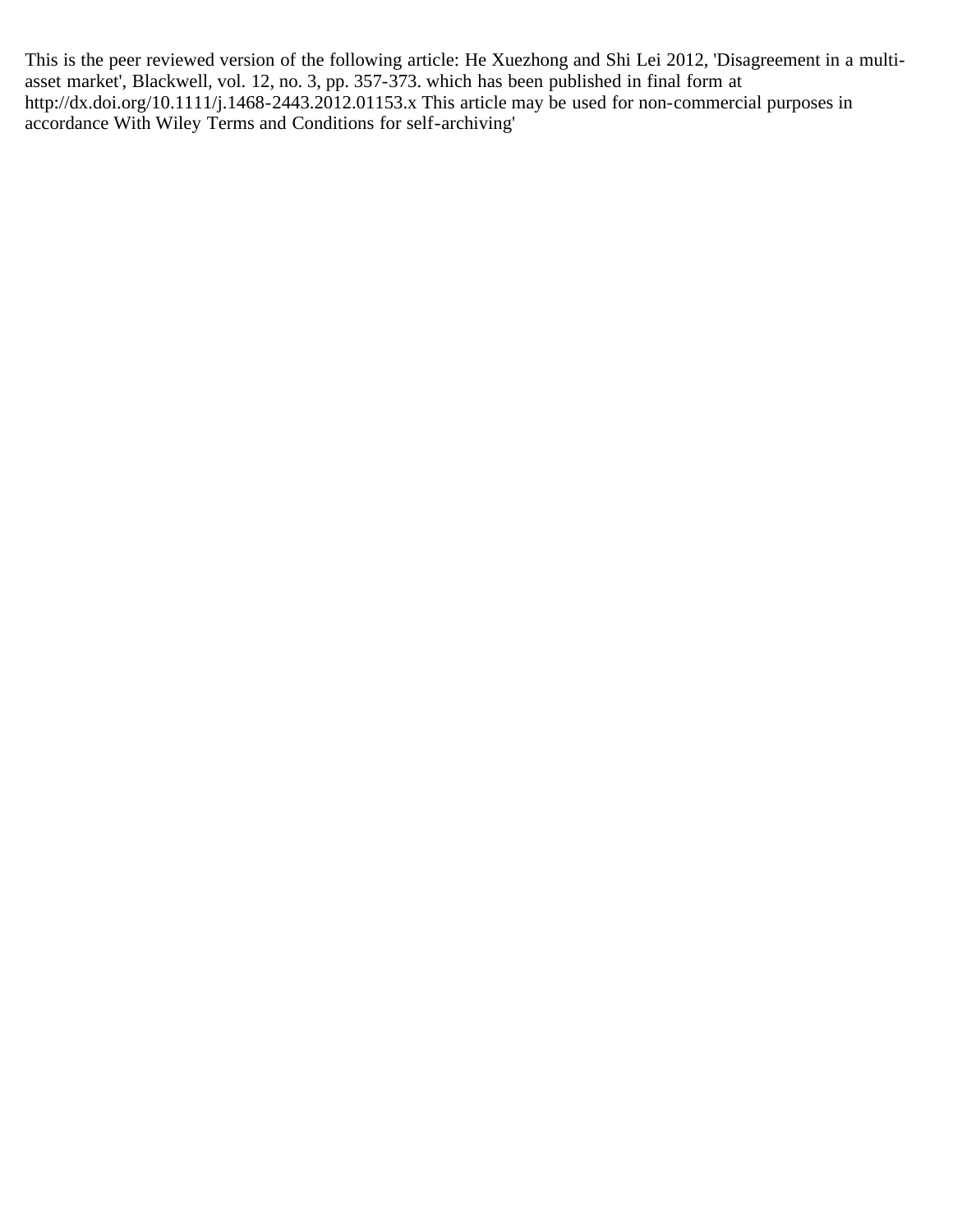# DISAGREEMENT IN A MULTI-ASSET MARKET

XUE-ZHONG HE AND LEI SHI

Finance Discipline Group UTS Business School University of Technology, Sydney PO Box 123 Broadway NSW 2007, Australia

We would like to thank Kristoffer Glover, Paul Kofman, and Gordon Menzies for helpful comments and conference participants at 2009 KIER-TMU International Workshop on Financial Engineering (Tokyo, Japan), 2009 PhD Conference in Economics and Business (Perth, Australia), and 2010 Asian Finance Association Conference (Hong Kong). In particular we would like to thank the editor, Michael Lemmon, and a referee for their helpful comments and valuable suggestions which have significantly improved the paper. The usual caveat applies. Financial supports from the Australian Research Council (ARC) under Discovery Grant (DP0773776) is gratefully acknowledged.

Corresponding author: Xue-Zhong (Tony) He, UTS Business School, University of Technology, Sydney, PO Box 123 Broadway, NSW 2007, Australia. Email: Tony.He1@uts.edu.au. Ph: (61 2) 9514 7726. Fax: (61 2) 9514 7722.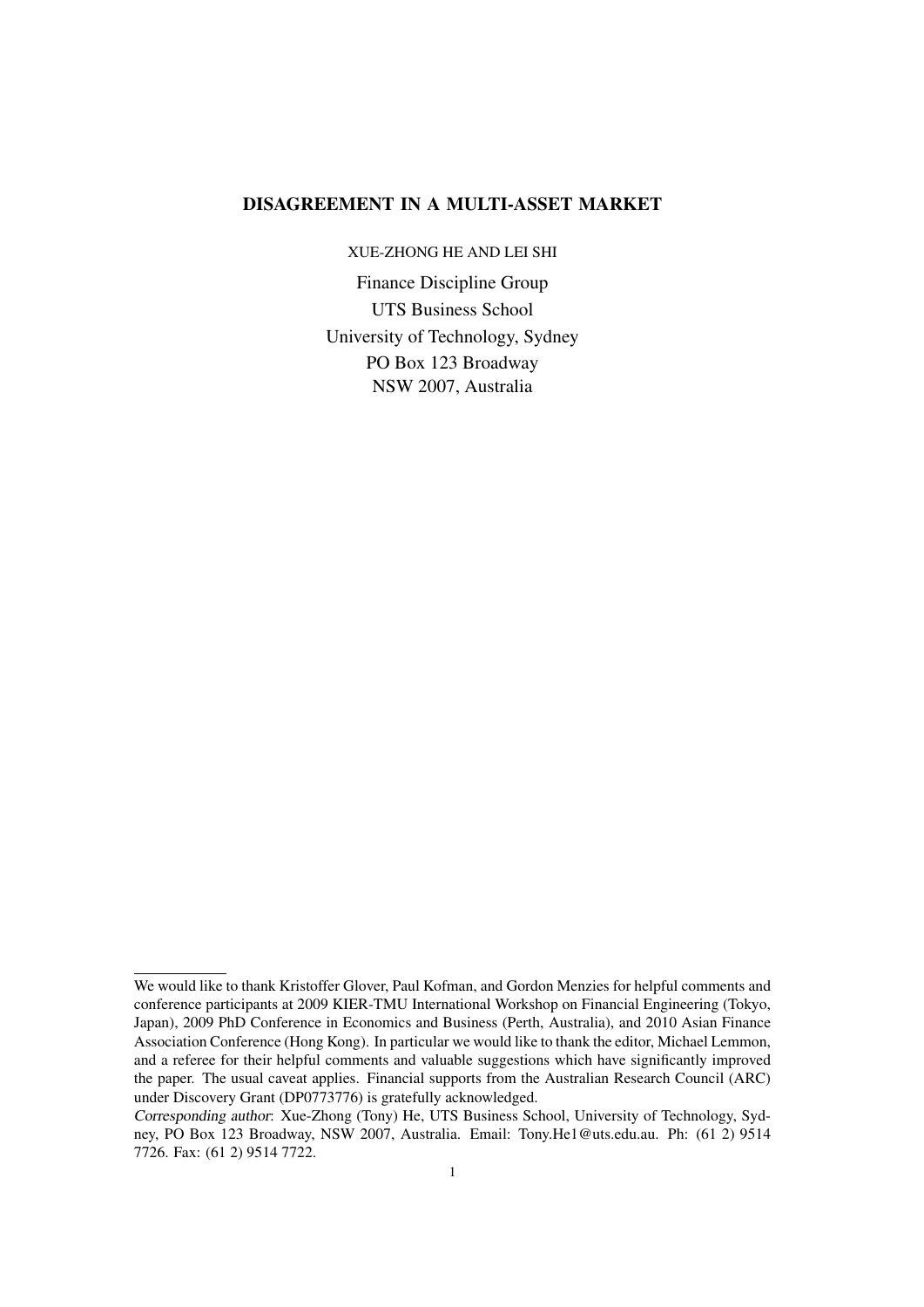## Disagreement in a Multi-Asset Market

### Abstract

This paper provides a simple framework to study the effect of disagreement on a multiasset market equilibrium by considering two agents who disagree about expected returns, variances and correlation of returns of two risky assets. When agents' subjective beliefs are characterized by *mean preserving spreads* of a benchmark homogeneous belief, we show that the effect of the disagreement does not cancel out in general and the effect in a multi-asset market can be very different from a single asset market. In particular, the market risk premium can increase and the risk-free rate can decrease significantly even when the market is optimistic and confident.

JEL Classification: G12, D84.

Keywords: equilibrium asset pricing; heterogeneous beliefs; disagreement; optimism/pessimism; confident/doubt; market risk premium; risk-free rate.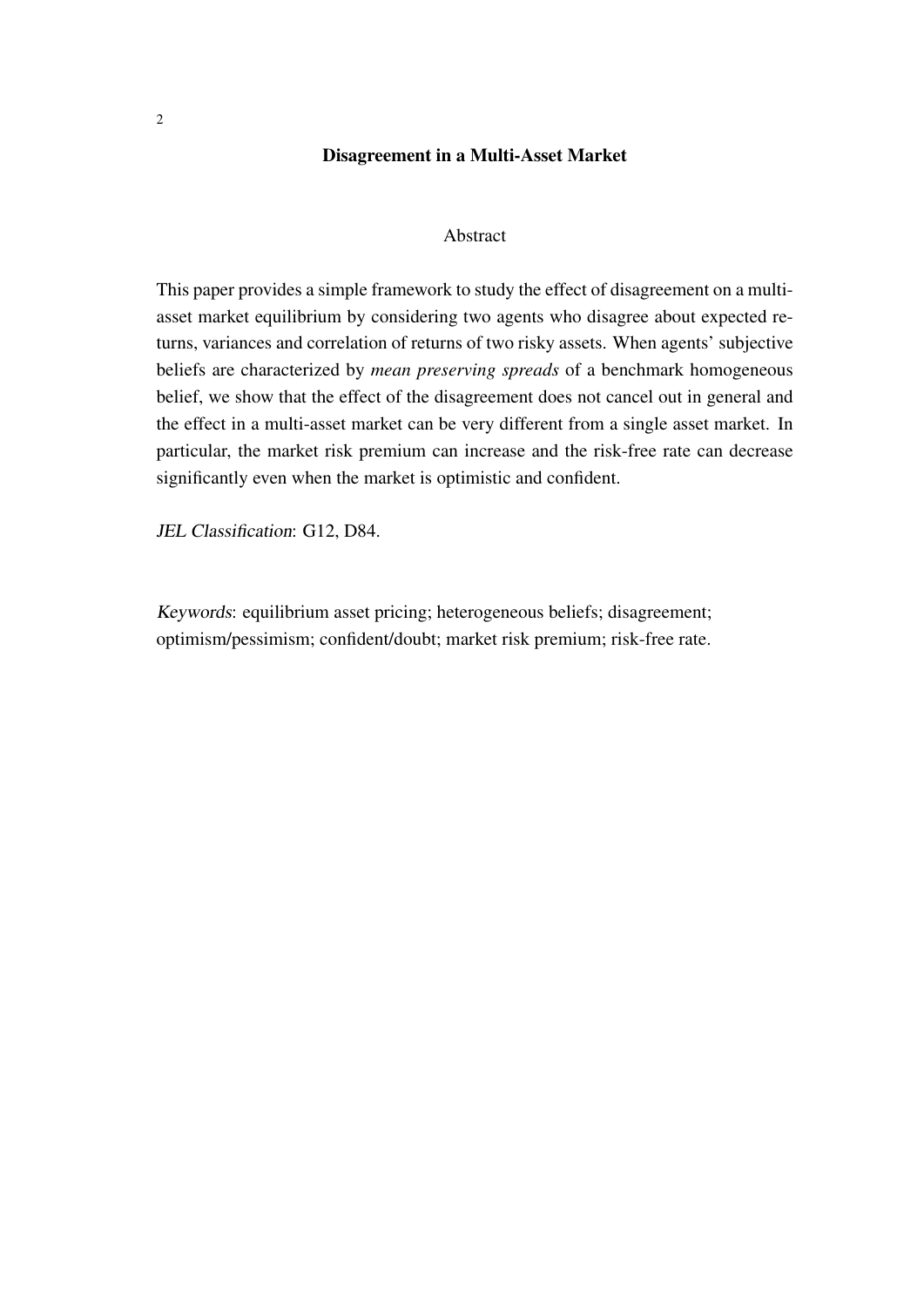#### I. INTRODUCTION

There is a growing literature on the behaviour of asset prices under heterogeneous beliefs. Some focus on the aggregation of beliefs and the structure of asset prices under heterogeneous beliefs<sup>[1](#page-3-0)</sup>; others on resolving the equity premium and the risk-free rate puzzles (posed by Mehra and Prescott (1985) and Weil (1989)), explaining the excess volatility puzzle, term structure of interest rates, trading volume of stocks and options, market over(under)-reaction and momentum, and the survival of the irrational agents<sup>[2](#page-3-1)</sup>. Most of this literature views the aggregate market as a single risky asset. It is found that heterogeneous beliefs can lead to pessimism and doubt at the market aggregate level, which in turn help to explain high risk premium and low risk-free rate observed in historical data. In this paper, we show that the impact of heterogeneous beliefs in a market with multi-risky assets can be very different from a market with a single risky asset. In particular, there can be a significant increase in the market risk premium and a decrease in the risk-free rate even when the market is over-optimistic and over-confident.

When agents agree to disagree, they may differ in their (subjective) beliefs about the distribution of asset returns. When the subjective beliefs are independent across agents, the heterogeneity in beliefs should cancel out in aggregation and hence have no impact on the market equilibrium. This argument is intuitively appealing. However, in a simple mean-variance framework, Fama and French (2007) show that the effect of heterogeneity in beliefs only cancels out if the mis-informed investors on aggregate hold the market portfolio. Otherwise, there can be a large pricing effect. This is also the case when investors' demands are nonlinear functions of their beliefs, as shown in Yan (2010). Duchin and Levy (2010) also show that agents' demand functions are nonlinear in beliefs of variances of asset returns and the disagreement about the variance can provide a potential explanation for the excess volatility puzzle. When agents on average have the correct belief about the expected growth rate of aggregate endowment, Jouini and Napp (2011) show the existence of waves of pessimism and optimism which in turn lead to countercyclical market prices of risk and a procyclical risk-free rate observed in financial markets.

When the effect of heterogeneity in beliefs does not cancel out, it can have a significant impact on the equity risk premium and the risk-free rate, and the impact on a

<span id="page-3-0"></span><sup>&</sup>lt;sup>1</sup>See, for example, Lintner (1969), Rubinstein (1974, 1975), Detemple and Murthy (1994), Jouini and Napp (2006, 2007) and Chiarella, Dieci and He (2010, 2011).

<span id="page-3-1"></span><sup>2</sup>See, for example, Zapatero (1998), Basak (2000, 2005), Buraschi and Jiltsov (2006), Blume and Easley (2006) and Kogan, Ross, Wang and Westerfield (2006), Li (2007), Hong and Stein (2007), David (2008), Dumas, Kurshev and Uppal (2009), Berraday (2009), Cao and Ou-Yang (2009), and Xiong and Yan (2010).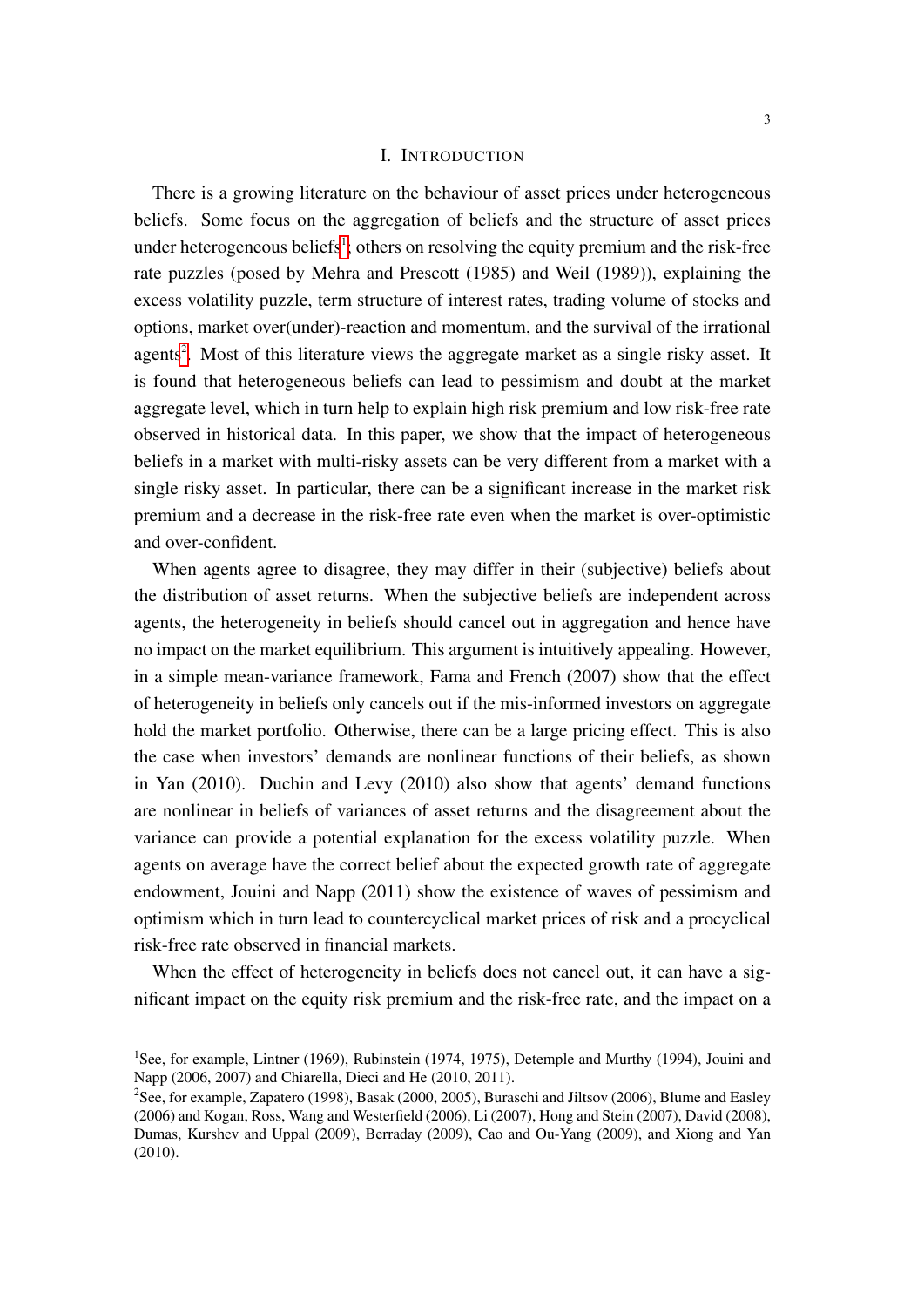multi-asset market can be very different from a single-asset market. When the aggregate market is treated as a single risky asset, Abel (2002) shows that there is an increase in the risky premium and a reduction in the risk-free rate if the representative investor is pessimistic and doubtful about the future returns of the market<sup>[3](#page-4-0)</sup>. Jouini and Napp (2006) further show that a positive correlation between risk tolerance and pessimism  $($ doubt $)^4$  $)^4$  can generate pessimism (doubt) at the aggregate level, leading to higher equity risk premium and lower risk-free rate in compare with a benchmark economy with a homogeneous belief.

In a market of many risky assets, agents may disagree about the joint probability distributions of the risky assets, which can change the market portfolio significantly. Consequently, a multi-asset market can have very different characteristics in compare with the market of single risky asset. However, when the number of risky assets increases in the market, so does the dimension of heterogeneity in beliefs, which complicates the analysis. This paper contributes to the literature by considering a market with multi-risky assets and a risk-free asset. Agents are heterogeneous in their beliefs of the expected returns, variances, and covariance of asset returns, including the heterogeneity in beliefs about the correlation between asset returns (which does not exist in a market with a single risky asset). Within a mean-variance framework, a CAPM can be derived under a consensus belief constructed from the heterogeneous beliefs. To examine the effect of heterogeneity on the market equilibrium, in particular, on the risk premium and the risk-free rate explicitly, we consider a market with two risky assets and two agents whose beliefs are *mean preserving spreads* (MPS) of the benchmark homogeneous and objective belief. With the MPS, agents perceive the objective expected returns, variances and correlation on average. However, when different aspects of the disagreement are correlated, we show that the effect of the disagreement does not cancel out. Different from the market with single risky asset, there is a spill-over effect, meaning that the dispersion in beliefs about one asset can affect the consensus belief of both risky assets. Furthermore, when the heterogeneity affects the composition of the market portfolio, the multiple risky assets cannot be considered as a whole through the market portfolio. Therefore, the intuitions from the market with a single risky asset may not carry over to a market with multiple risky assets. In particular, a positive correlation between risk tolerance and pessimism/doubt is no longer necessary to generate a high market risk premium and a low risk-free rate. In some cases,

<span id="page-4-0"></span><sup>&</sup>lt;sup>3</sup>When the distributions of returns are normal, being pessimistic means perceiving a lower expected return than the one under the objective belief, and being doubtful means perceiving a larger standard deviation of returns than the one under the objective belief.

<span id="page-4-1"></span><sup>&</sup>lt;sup>4</sup>Meaning that more risk tolerant agents perceive low expected returns (are more doubtful).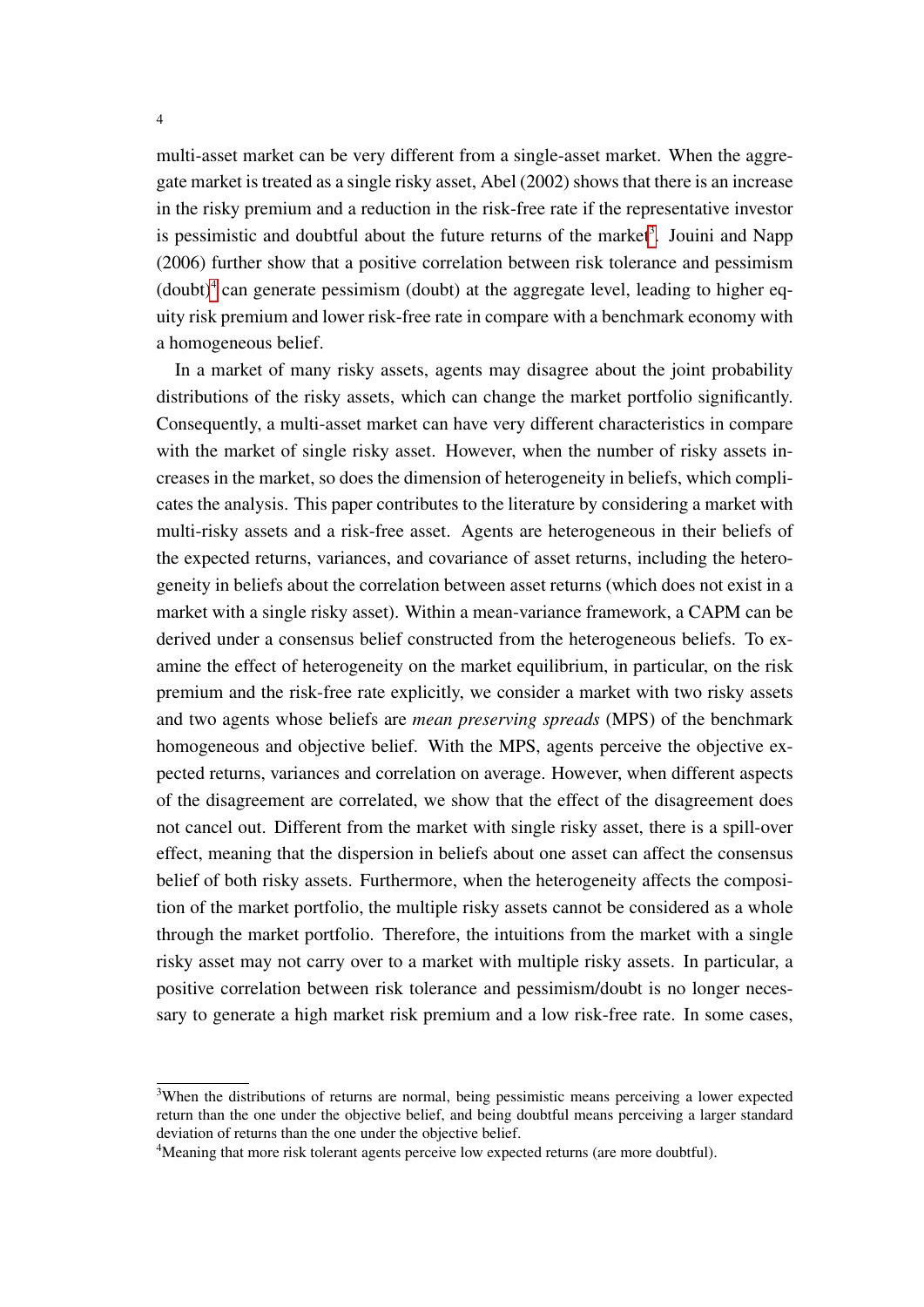a positive correlation between the optimism and the belief about the correlation between asset returns dramatically increases the market risk premium and decreases the risk-free rate.

The paper is structured as follows. In Section [II,](#page-5-0) market equilibrium is characterized by a CAPM under the consensus belief. Section [III](#page-7-0) examines the impact of heterogeneity on the consensus belief, and Section [IV](#page-11-0) analyzes the effect on the market risk premium and the risk-free rate. The paper concludes in Section [V.](#page-17-0)

#### II. MARKET EQUILIBRIUM UNDER HETEROGENEOUS BELIEFS

<span id="page-5-0"></span>In this section, we first set up a stylized two-date economy with heterogeneous beliefs and multiple risky assets. Market equilibrium is then characterized by CAPM under the consensus belief. To examine the effect of the heterogeneity in beliefs and risk tolerances, we also introduce a benchmark economy with a homogenous belief.

A. An Economy under Heterogeneous Beliefs. Consider a two-date economy consisting of K risky assets, indexed by  $k = 1, 2, \dots, K$ , and a riskless asset. The return of asset k is denoted by  $r_k$ , return of the riskless asset is denoted by  $r_f$ . The returns of the risky assets are multivariate normal. There are  $N$  agents, indexed by  $i =$  $1, 2, \cdots, N$ , who have heterogeneous beliefs about the expected returns and the covariance matrix. Agent i's subjective beliefs about the expected returns and the covariance matrix are given by a vector  $\mu_i = (\mu_{i,1}, \mu_{i,2}, \cdots, \mu_{i,K})^T$  and  $\Sigma_i = (\rho_{i,jk} \sigma_{i,j} \sigma_{i,k})_{K \times K}$ , respectively, where  $\mu_{i,k} = \mathbb{E}_i[r_k], \sigma_{i,k}^2 = Var_i[r_k]$  and  $\rho_{i,jk} = Correl_i[r_j, r_k]$ . We use  $\mathcal{B}_i := (\boldsymbol{\mu}_i, \boldsymbol{\Sigma}_i)$  to denote the subjective belief of agent *i*.

Let  $W_{i,0}$  be the initial wealth of agent  $i, \pi_i = (\pi_{i,1}, \pi_{i,2}, \cdots, \pi_{i,K})^T$  be the vector of dollar amount agent i invested in the risky assets,  $\mathbf{r} = (r_1, r_2, \cdots, r_K)^T$  and  $\mathbf{1} = (1, 1, \dots, 1)^T$ . Then the terminal wealth of agent *i* is given by  $W_i = W_{i,0}(1 +$  $(r_f) + \pi_i^T(\mathbf{r} - r_f \mathbf{1}).$  Assume that agent *i* maximizes an expected constant absolute risk aversion (CARA) utility function of the terminal wealth under his subjective belief, that is,  $\mathbb{E}_i[U_i(W_i)] = \mathbb{E}_i[-\exp\{-W_i/\tau_i\}]$ , where  $\tau_i$  is the risk-tolerance of agent *i*. Then the optimal portfolio of agent *i* is given by  $\pi_i^* = \tau_i \Sigma_i^{-1}$  $i^{-1}(\mu_i - r_f \mathbf{1}).$ 

B. Consensus Belief and Market Equilibrium. To characterize market equilibrium, we construct a consensus belief (as in Lintner (1969), Rubinstein (1974,1975) and Chiarella, Dieci and He (2011)) to describe market equilibrium. A belief  $\mathcal{B}_a = (\mu_a, \Sigma_a)$ is called a market consensus belief if the equilibrium prices of the risky assets and the risk-free rate under the heterogeneous beliefs  $\mathcal{B}_i$  ( $i = 1, 2, \dots, N$ ) are also those under the homogeneous belief  $\mathcal{B}_a$ . Intuitively, the consensus belief reflects how the market as a whole perceives the expected returns and the covariance matrix of returns when market is in equilibrium.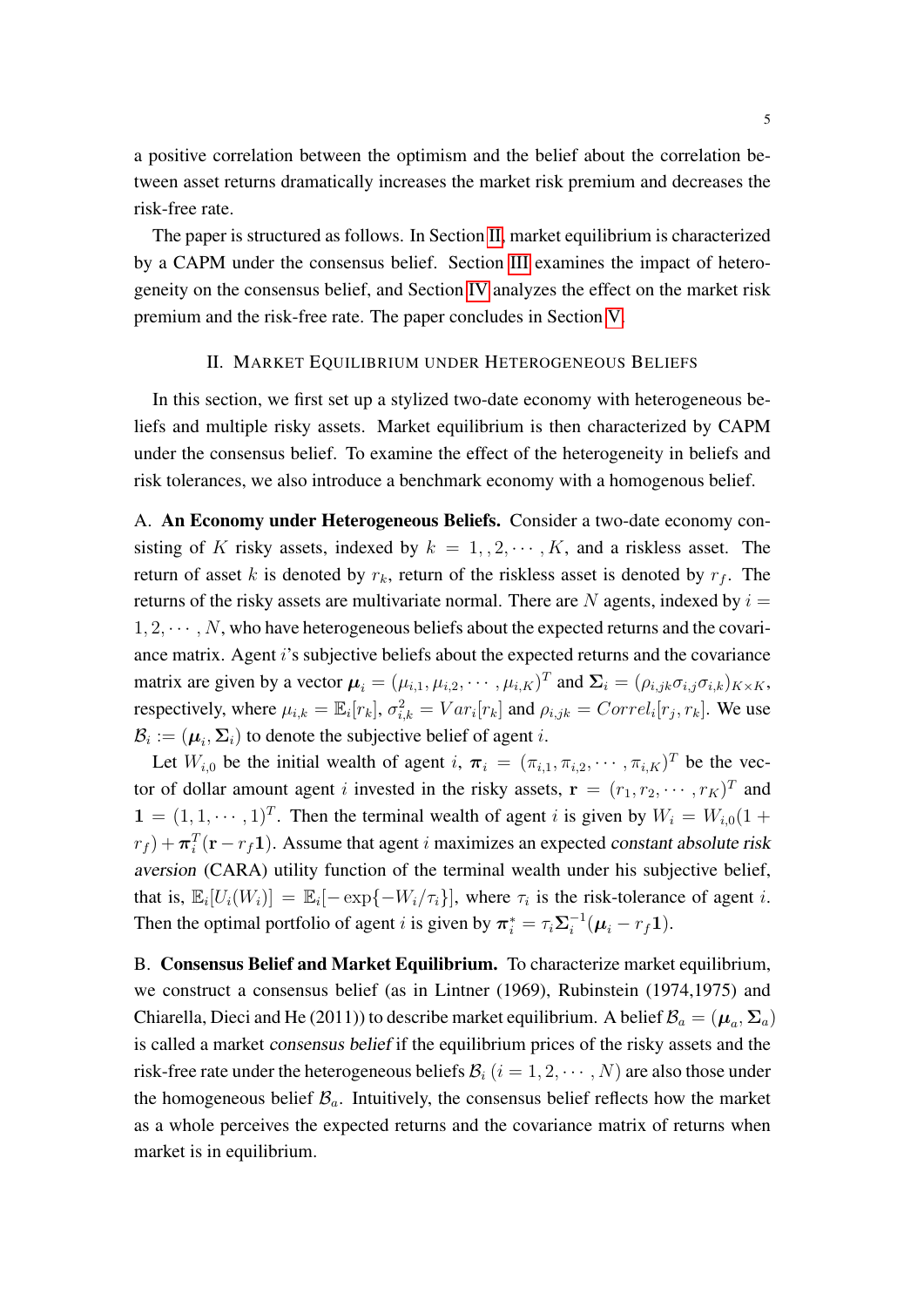We normalize the average initial wealth of the market to one, that is  $\frac{1}{N}W_{m,0}$  = 1  $\frac{1}{N} \sum_{i=1}^{N} W_{i,0} = 1$ . Then the market clearing condition for risky assets is given by 1  $\frac{1}{N}\sum_{i=1}^{N} \pi_i^* = \pi_m$ , where  $\pi_m$  denotes the market portfolio weights (proportions of initial wealth of the market invested in risky assets)<sup>[5](#page-6-0)</sup>. Applying Proposition 1 and Corollary 2 in Chiarella, Dieci and He (2010), the consensus belief  $\mathcal{B}_a$  of the market equilibrium is given by

$$
\Sigma_a^{-1} = \frac{1}{N} \bigg[ \sum_{i=1}^N \frac{\tau_i}{\tau_a} \Sigma_i^{-1} \bigg], \ \boldsymbol{\mu}_a = \frac{1}{N} \bigg[ \sum_{i=1}^N \frac{\tau_i}{\tau_a} \Sigma_a \Sigma_i^{-1} \boldsymbol{\mu}_i \bigg], \tag{1}
$$

where  $\tau_a := \frac{1}{N} \sum_{i=1}^N \tau_i$  is the average risk tolerance of the agents. The consensus belief, in terms of the precision matrix (inverse of the covariance) is a risk tolerance wighted average of agents' subjective beliefs, and in terms of expected returns is a risk tolerance/precision matrix wighted average of the subjective beliefs. Under the consensus belief, the market portfolio in equilibrium is given by

<span id="page-6-1"></span>
$$
\boldsymbol{\pi}_m = \tau_a \Sigma_a^{-1} (\boldsymbol{\mu}_a - r_f \mathbf{1}). \tag{2}
$$

Furthermore, the CAPM

$$
\mathbb{E}_a(\mathbf{r}) - r_f \mathbf{1} = \beta [\mathbb{E}_a(\mathbf{r}_m) - r_f]
$$
 (3)

holds under the consensus belief with  $\boldsymbol{\beta} = \Sigma_a \boldsymbol{\pi}_m / (\boldsymbol{\pi}_m^T \Sigma_a \boldsymbol{\pi}_m)$ .

The market risk premium and the risk-free rate are endogenously determined by the consensus belief. In equilibrium, the riskless asset is in zero net supply, which implies that the portfolio weights of the market portfolio must sum up to one,  $\pi_m^T 1 = 1$ . Hence, the equilibrium risk-free rate can be determined by

<span id="page-6-2"></span>
$$
r_f = \left(\mathbf{1}^T \Sigma_a^{-1} \boldsymbol{\mu}_a - 1/\tau_a\right) / \mathbf{1}^T \Sigma_a^{-1} \mathbf{1}.
$$
\n<sup>(4)</sup>

It follows from equation [\(2\)](#page-6-1) that the market risk premium under the consensus belief is given by

$$
\mathbb{E}_a[r_m - r_f] = \frac{1}{\tau_a} \sigma_a^2[r_m],\tag{5}
$$

where  $\mathbb{E}_a[r_m] = \pi_m^T \mu_a$  and  $\sigma_a^2[r_m] = \pi_m^T \Sigma_a \pi_m$  are the expected return and the variance of the market portfolio under the consensus belief.

<span id="page-6-0"></span><sup>&</sup>lt;sup>5</sup>The market clearing condition simply says that the market capitalization of each risky asset must equal to the total wealth invested in the asset. The portfolio weights of the market portfolio  $\pi_m$  is endogenously determined in our model since it is determined by the heterogeneous beliefs of the agents. If one defines the market portfolio by the total supply of shares of risky assets  $z_m$ , then the market clearing condition becomes  $P_0^{-1} \sum_{i=1}^N \pi_i^* = \mathbf{z}_m$ , where  $P_0$  is a diagonal matrix of equilibrium prices for risky assets. From this condition, one can compute the equilibrium asset prices.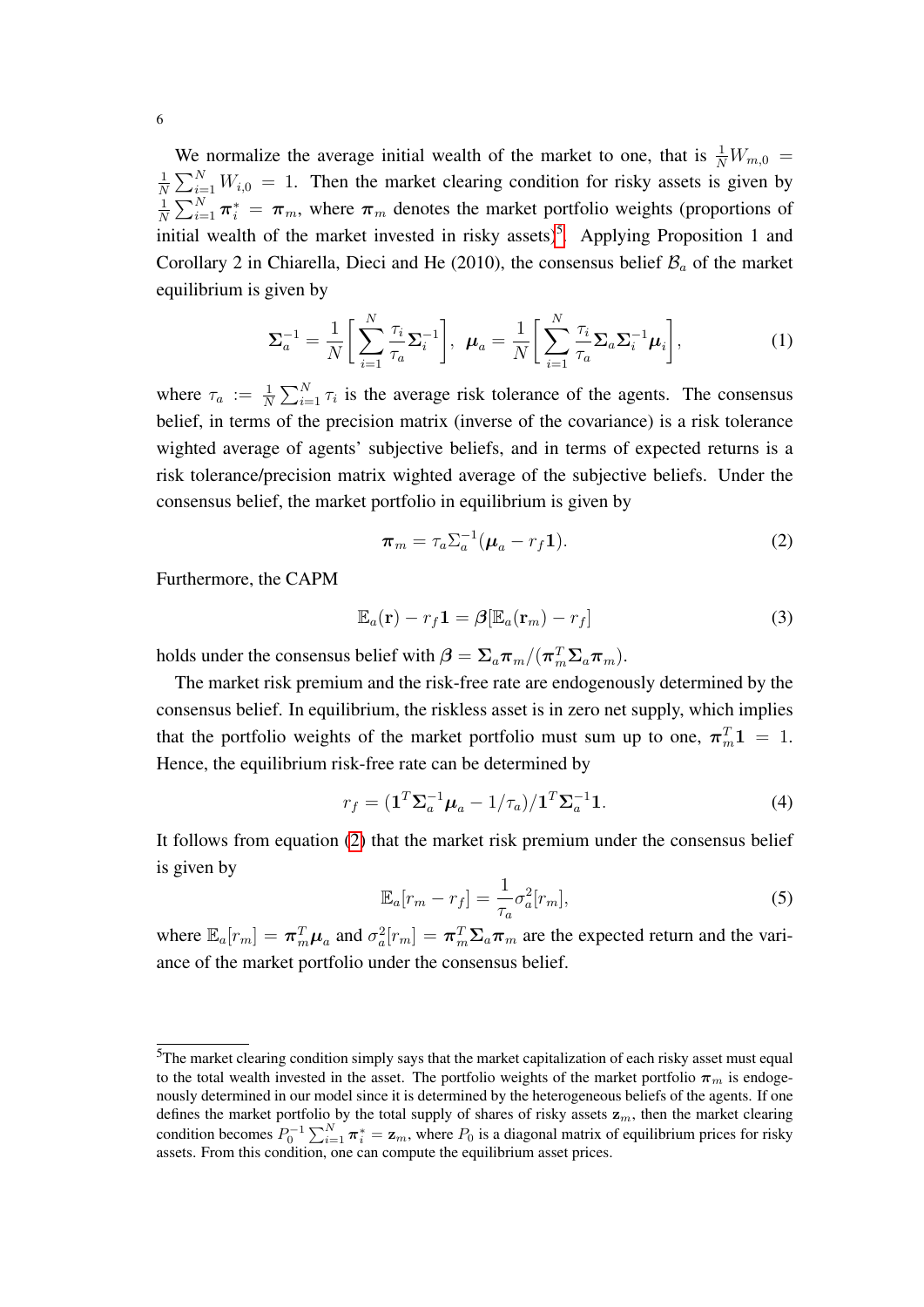C. A Benchmark Economy. To examine the impact of heterogeneity, we introduce a benchmark economy in which all agents have the same risk tolerance  $\tau$  and homogeneous belief  $\mathcal{B}_o := (\mu_o, \Sigma_o)$ , where  $\mu_o = (\mu_1, \mu_2, \cdots, \mu_K)^T$  and  $\Sigma_o = (\rho_{jk}\sigma_j\sigma_k)_{K\times K}$ with  $\mu_k = \mathbb{E}[r_k], \sigma_k^2 = Var[r_k]$  and  $\rho_{jk} = Correl[r_j, r_k]$ . The homogeneous belief held by all the agents is referred to as the *objective belief*, which can be thought of as the hypothetical "true belief" about the expected returns and the covariance matrix. In the benchmark economy, the weights of the market portfolio are given by  $\hat{\boldsymbol{\pi}}_{m}=\tau\boldsymbol{\Sigma}_{o}^{-1}$  $\hat{\sigma}^{-1}(\mu_o - \hat{r}_f)$  with the return  $\hat{r}_m = \hat{\pi}_m^T r$ . The risk-free rate  $\hat{r}_f$  is obtained by replacing  $\Sigma_a$  and  $\mu_a$  by  $\Sigma_o$  and  $\mu_o$  respectively in equation [\(4\)](#page-6-2) and consequently the market risk premium is given by

<span id="page-7-1"></span>
$$
\mathbb{E}[\hat{r}_m - \hat{r}_f] = \frac{1}{\tau} \sigma^2[\hat{r}_m].\tag{6}
$$

Equation [\(6\)](#page-7-1) shows that, under the homogeneous belief, the market risk premium is completely characterized by the variance of the market portfolio and the risk tolerance. Since the consensus belief coincides with the objective belief, the market risk premiums under the consensus belief and the objective belief are the same.

## III. THE EFFECT OF DISAGREEMENT

<span id="page-7-0"></span>To examine the effect of heterogeneity in a multi-asset market, we consider an economy with two risky assets and two agents with different risk tolerances and heterogeneous subjective beliefs about the expected returns, standard deviations and the correlation coefficient. We characterize agents' risk tolerances and subjective beliefs as *mean preserving spreads* (MPS) of the average risk tolerance and the objective belief. We show that the impact of disagreement in general does not cancel out. Moreover, heterogeneity in beliefs and risk tolerances can have very different impact on market equilibrium in compare with a market with a single risky asset.

A. Belief Structure – Mean-Preserving Spreads. To examine whether the effect of heterogeneity *cancels out*, we assume that on average, the level of risk tolerance and subjective belief in the economy are the same as in the benchmark economy. More precisely, we assume the risk tolerances of the two agents are given by

$$
\tau_1 = \tau (1 - \varepsilon_\tau), \quad \tau_2 = \tau (1 + \varepsilon_\tau). \tag{7}
$$

The difference in risk tolerances is measured by  $\varepsilon_{\tau}$ . When  $\varepsilon_{\tau} > (<)0$ , agent 1 is less (more) risk tolerant than agent 2. Moreover, for each asset  $k = 1, 2$ , the subjective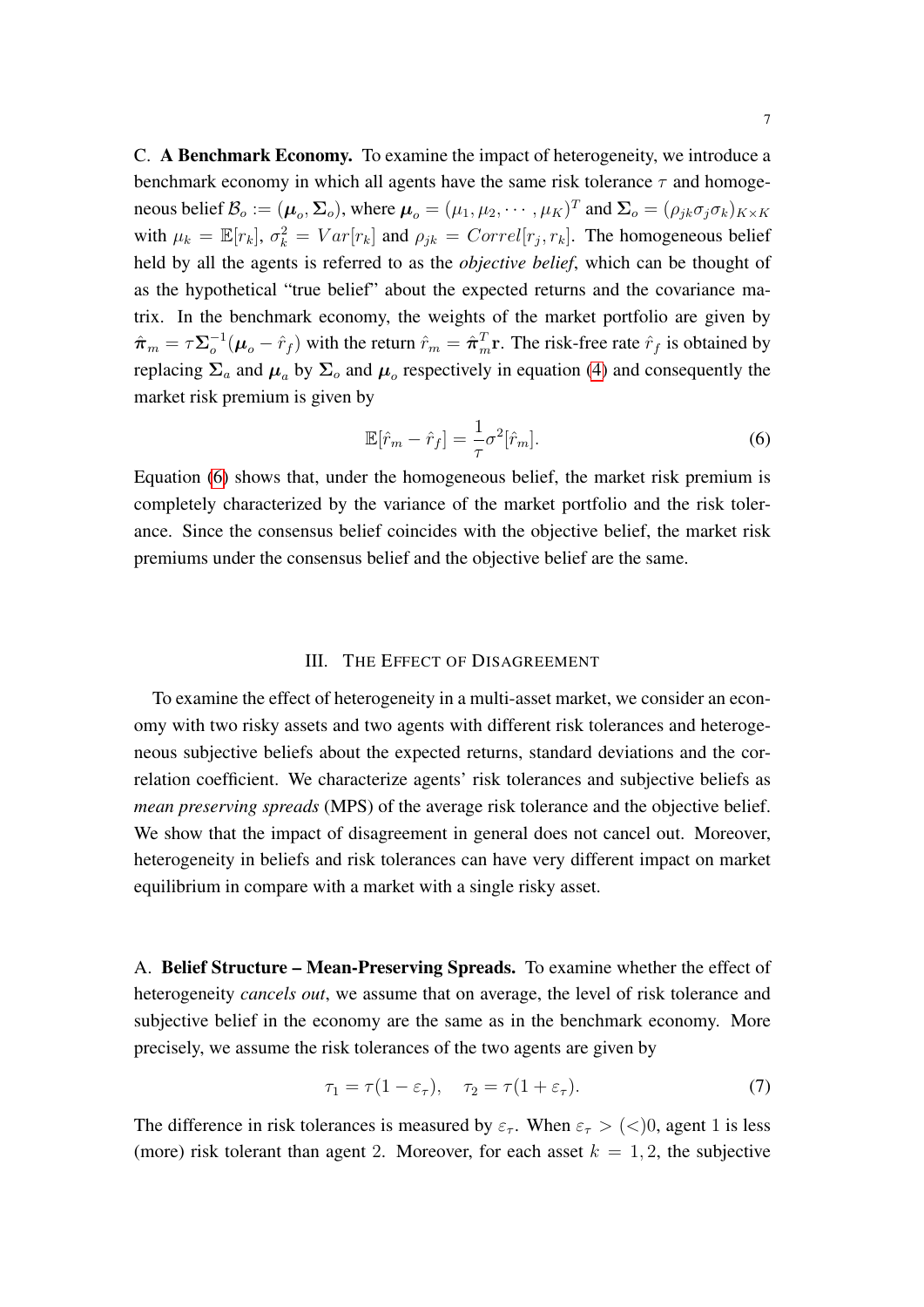beliefs of the two agents are given by

<span id="page-8-0"></span>
$$
\mu_{1,k} = \mu_k - \varepsilon_{\mu,k} \sigma_k, \quad \mu_{2,k} = \mu_k + \varepsilon_{\mu,k} \sigma_k;
$$
  
\n
$$
\sigma_{1,k} = \sigma_k (1 - \varepsilon_{\sigma,k}), \quad \sigma_{2,k} = \sigma_k (1 + \varepsilon_{\sigma,k}),
$$
  
\n
$$
\rho_1 = \rho (1 - \varepsilon_\rho), \quad \rho_2 = \rho (1 + \varepsilon_\rho).
$$
\n(8)

In equation [\(8\)](#page-8-0),  $\varepsilon_{\mu,k}$ ,  $\varepsilon_{\sigma,k}$  and  $\varepsilon_{\rho}$  measure the differences in agents' perceived expected returns ( $\mu_{i,k}$ ), variances of returns ( $\sigma_{i,k}$ ), and correlation coefficients ( $\rho_i$ ), respectively. When  $\varepsilon_{\mu,k} > (<)0$ , agent 1 is relatively pessimistic (optimistic) about the return of asset k than agent 2; when  $\varepsilon_{\sigma,k}$  > (<)0, agent 1 is relatively confident (doubtful) about the return of asset k than agent 2; when  $\varepsilon_{\rho}$  > (<)0, agent 1 perceives a lower (higher) correlation between asset returns than agent 2.

B. Impact on the Consensus Belief. When the consensus belief coincides with the objective belief, the effect of heterogeneity in beliefs and risk tolerances cancels out. However, in the following propositions, we show that the effect of heterogeneity only cancels out in very special cases. In general the heterogeneity can have significant impact on the consensus belief and the impact can be very different in a market with two risky assets in compare with a market with a single risky asset<sup>[6](#page-8-1)</sup>.

<span id="page-8-2"></span>Proposition 1. *When agents are optimistic/pessimistic about the asset returns and have different risk tolerances (so that*  $\varepsilon_{\mu,k}, \varepsilon_{\tau} \in (-1,1)$  *and*  $\varepsilon_{\sigma,k} = \varepsilon_{\rho} = 0$  *in [\(8\)](#page-8-0)), the consensus belief is given by*

$$
\Sigma_a = \Sigma_o, \qquad \mu_a = (\mu_1 + \theta_1, \mu_2 + \theta_2)^T, \tag{9}
$$

*where*  $\theta_k = \sigma_k \varepsilon_{\mu,k} \varepsilon_{\tau}$  *for*  $k = 1, 2$ *.* 

Proposition [1](#page-8-2) shows that, when beliefs are homogeneous about the covariance matrix, the market perceives the objective covariance matrix  $\Sigma_o$ . The market also perceives the objective expected returns  $\mu_0$  when agents have the same levels of risk tolerance (so that  $\epsilon_{\tau} = 0$ ). However, when risk tolerances differ, the market becomes over-optimistic (over-pessimistic) if the risk tolerance and optimism (pessimism) are positively correlated meaning that the more risk tolerant agent is more optimistic (pessimistic) than the less risk tolerant agent. Intuitively, the more risk tolerant agent has a stronger incentive to buy/sell the risky assets, therefore his belief about the expected returns has a *larger weight* in determining the consensus belief.

<span id="page-8-3"></span>Proposition 2. *When agents are optimistic/pessimistic and confident/doubtful about asset returns (so that*  $\varepsilon_{\mu,k}, \varepsilon_{\sigma,k} \in (-1,1)$  *and*  $\varepsilon_{\rho} = \varepsilon_{\tau} = 0$  *in [\(8\)](#page-8-0)), the consensus belief* 

<span id="page-8-1"></span><sup>&</sup>lt;sup>6</sup>The proofs of all the propositions follow from the consensus belief and hence are omitted.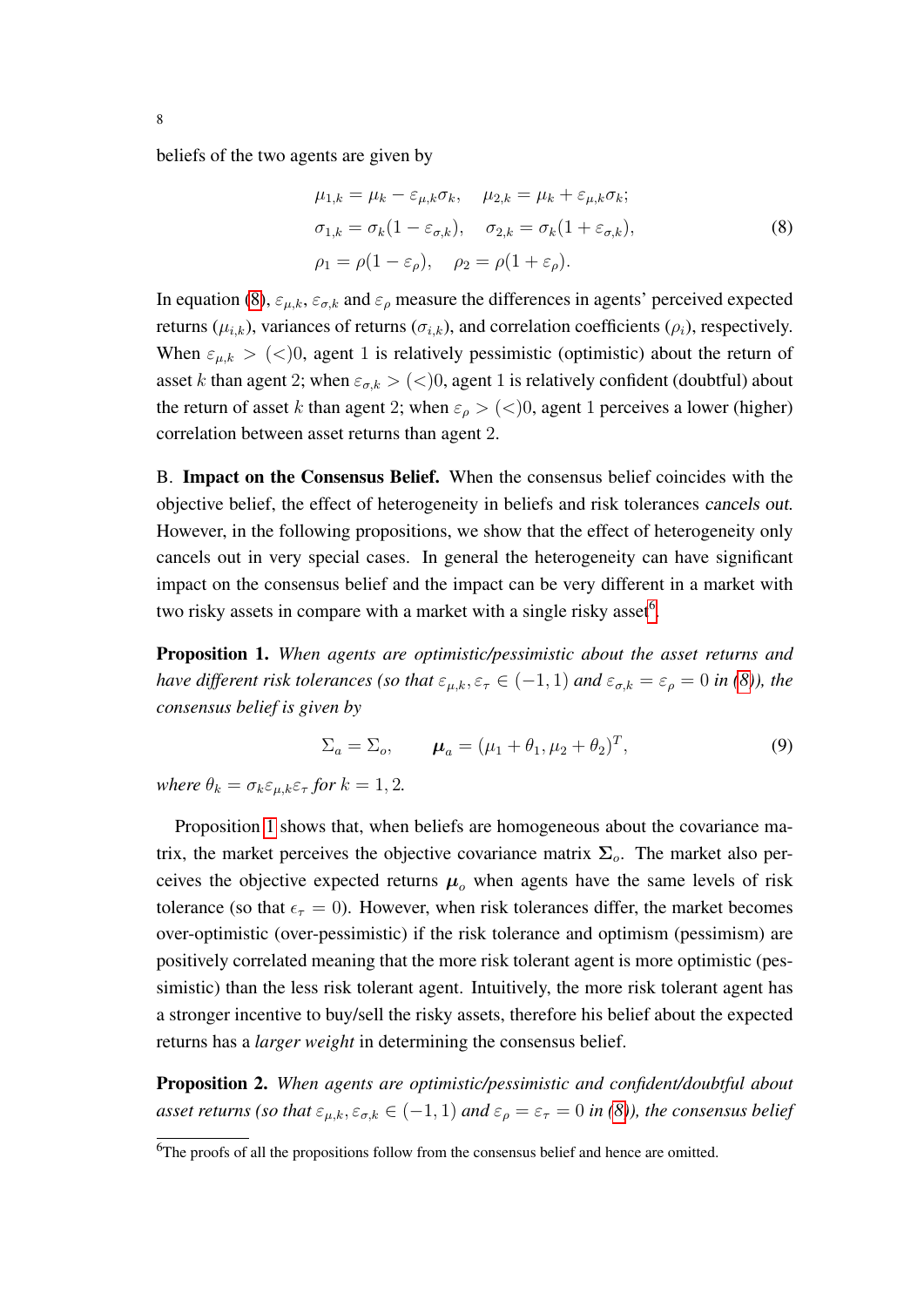*satisfies*

<span id="page-9-0"></span>
$$
(\mu_1 - \mu_{a,1})/\sigma_1 = \omega_1(\varepsilon_{\sigma,1}\varepsilon_{\mu,1}) + \omega_2(\varepsilon_{\sigma,2}\varepsilon_{\mu,2}),
$$
  

$$
(\mu_2 - \mu_{a,2})/\sigma_2 = \omega_1(\varepsilon_{\sigma,2}\varepsilon_{\mu,2}) + \omega_2(\varepsilon_{\sigma,1}\varepsilon_{\mu,1}),
$$
 (10)

*where*

<span id="page-9-1"></span>
$$
\omega_1 = \frac{(2 - \rho^2)}{1 + \varepsilon_{\sigma,1}^2 - \rho^2}, \qquad \omega_2 = \frac{\rho}{1 + \varepsilon_{\sigma,2}^2 - \rho^2}, \n\sigma_{a,1}^2 = \gamma_1 \sigma_1^2, \qquad \sigma_{a,2}^2 = \gamma_2 \sigma_2^2, \qquad \rho_a = \gamma_\rho \rho,
$$
\n(11)

*and*

$$
\gamma_1 = \frac{(1 - \varepsilon_{\sigma,1}^2)^2 (1 + \varepsilon_{\sigma,2}^2)(1 - \rho^2)}{(1 - \rho^2)(1 + \varepsilon_{\sigma,1}\varepsilon_{\sigma,2})^2 + (\varepsilon_{\sigma,1} - \varepsilon_{\sigma,2})^2},
$$
  
\n
$$
\gamma_2 = \frac{(1 - \varepsilon_{\sigma,2}^2)^2 (1 + \varepsilon_{\sigma,1}^2)(1 - \rho^2)}{(1 - \rho^2)(1 + \varepsilon_{\sigma,1}\varepsilon_{\sigma,2})^2 + (\varepsilon_{\sigma,1} - \varepsilon_{\sigma,2})^2},
$$
  
\n
$$
\gamma_\rho = \frac{1 + \varepsilon_{\sigma,1}\varepsilon_{\sigma,2}}{\sqrt{(1 + \varepsilon_{\sigma,1}^2)(1 + \varepsilon_{\sigma,2}^2)}}.
$$

Proposition [2](#page-8-3) shows that the difference between the consensus and objective beliefs about the expected return of each asset is a weighted average of the covariance between pessimism and confidence measured by  $\varepsilon_{\sigma,k} \varepsilon_{\mu,k}$ . When pessimism and confidence are positive (negatively) correlated, that is  $\varepsilon_{\sigma,k} \varepsilon_{\mu,k} > (0)$ , the market is more likely to be over-pessimistic (optimistic) about the return of asset  $k$ . This is intuitive, since the confident agent is more willing to trade in the risky asset, therefore the market should reflect more of his subjective belief about the expected asset return. However, different from a market with a single risky asset, equation [\(10\)](#page-9-0) shows that, for example, even if agents agree on the expected return of asset 1 (so that  $\epsilon_{\mu,1} = 0$ ), a positive correlation between pessimism and confidence about the return of asset 2 (so that  $\varepsilon_{\sigma,2} \varepsilon_{\mu,2} > 0$ ) can lead the market to be over-pessimistic for both assets (so that  $\mu_{a,k} < \mu_k (k = 1, 2)$ ) when there is a positive correlation between asset returns ( $\rho > 0$ ), but be over-optimistic for asset 1 and over-pessimistic for asset 2 when there is a negative correlation ( $\rho > 0$ ). Similarly, equation [\(11\)](#page-9-1) shows that, for example, even if agents agree on the standard deviation of asset 1 (so that  $\epsilon_{\sigma,1} = 0$ ), the market can still be over-confident, that is  $\sigma_{a,k} < \sigma_k (k = 1, 2)$  when agents perceive different standard deviations of asset 2. Furthermore, agents in general do not perceive the objective correlation coefficient, that is  $\rho_a \neq \rho$  when agents have different levels of disagreement about the standard deviations of assets 1 and 2. Note that  $\rho_a = \rho$  only when  $\varepsilon_{\sigma,1} = \varepsilon_{\sigma,2}$ . This type of *spill-over effect*, the fact that disagreement about the expected return and the standard deviation of one asset can also affect the consensus belief about the entire joint distribution of both assets, disappears when the asset returns are uncorrelated.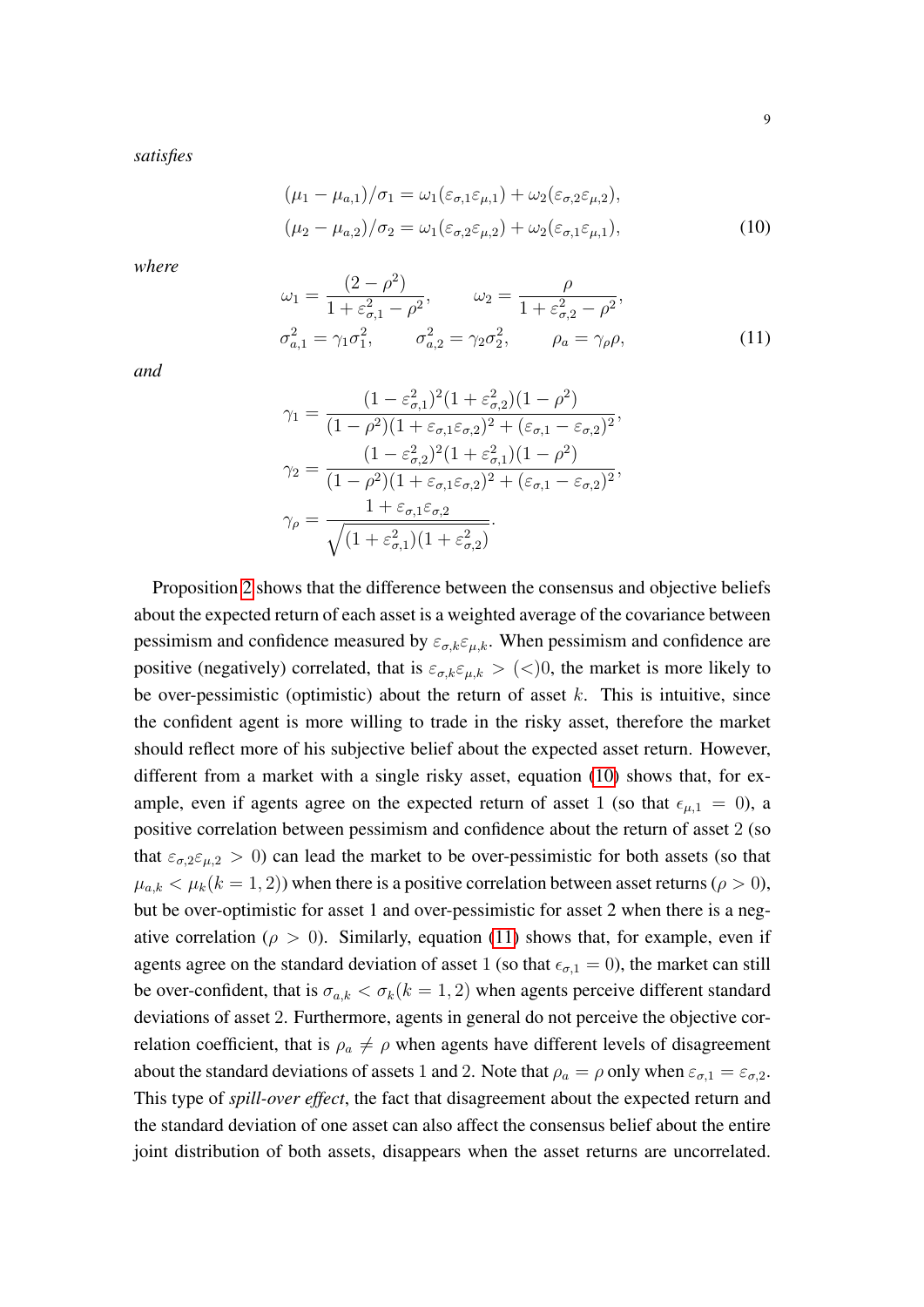Intuitively, when  $\rho = 0$ , agent is demand for asset 1 only depends on his perceived expected return and the variance of asset 1, that is  $\pi_{i,1} = \tau(\mu_{i,1} - r_f)/\sigma_{i,1}^2$ . Therefore, when both agents perceive the objective expected return and variance for asset 1, so does the market under the consensus belief. However, when  $\rho \neq 0$ , due to the hedging demand, agent i's demand for asset 1 also depends on his perceived expected return and standard deviation of asset 2, that is

$$
\pi_{i,1} = \frac{\tau(\mu_{i,1} - r_f)}{\sigma_{i,1}^2} - \underbrace{\frac{\tau \rho}{1 - \rho^2} \left[ \rho \frac{\mu_{i,1} - r_f}{\sigma_{i,1}^2} - \frac{\mu_{i,2} - r_f}{\sigma_{i,1} \sigma_{i,2}} \right]}_{\text{hedging demand}}.
$$

Therefore the spill-over effect is due to the hedging demand<sup>[7](#page-10-0)</sup>.

<span id="page-10-1"></span>Proposition 3. *When agents are optimistic/pessimistic about asset returns and have different beliefs about the correlation coefficient (so that*  $\varepsilon_{\mu,k}, \varepsilon_{\rho} \in (-1,1)$  *and*  $\varepsilon_{\sigma,k} =$  $\varepsilon_{\tau} = 0$  *in [\(8\)](#page-8-0)), the consensus belief satisfies* 

<span id="page-10-2"></span>
$$
\frac{\mu_{a,1} - \mu_1}{\sigma_1} = \frac{\rho^2 \varepsilon_\rho}{1 - \rho^2} \bigg[ \varepsilon_{\mu,1} - \frac{\varepsilon_{\mu,2}}{\rho} \bigg], \qquad \frac{\mu_{a,2} - \mu_2}{\sigma_2} = \frac{\rho^2 \varepsilon_\rho}{1 - \rho^2} \bigg[ \varepsilon_{\mu,2} - \frac{\varepsilon_{\mu,1}}{\rho} \bigg], \tag{12}
$$

*and*

<span id="page-10-3"></span>
$$
\sigma_{a,1}^2 = \sigma_1^2 \left[ 1 - \frac{\rho^2 \varepsilon_\rho^2}{1 - \rho^2} \right], \quad \sigma_{a,2}^2 = \sigma_2^2 \left[ 1 - \frac{\rho^2 \varepsilon_\rho^2}{1 - \rho^2} \right], \quad \rho_a = \left[ \frac{1 - \rho^2 (1 - \varepsilon_\rho^2)}{1 - \rho^2 (1 + \varepsilon_\rho^2)} \right] \rho. \tag{13}
$$

Proposition [3](#page-10-1) shows the joint impact of the optimism/pessimism and the dispersion in beliefs about the correlation coefficient. Equation [\(12\)](#page-10-2) shows that a positive correlation between the optimism and the perceived correlation coefficient for asset 1 (such that  $\varepsilon_{\rho} \varepsilon_{\mu,1} > 0$ ) leads over-optimism for the return of asset 1 and over-pessimism for the return of asset 2. There is also a similar spill-over effect when  $\varepsilon_{\rho} \varepsilon_{\mu,2} > 0$ . In equation [\(13\)](#page-10-3), the difference in the perceived correlation coefficients leads to an overconfidence in the consensus belief ( $\sigma_{a,k} < \sigma_k$  for  $k = 1, 2$ ) and a higher correlation coefficient ( $\rho_a > \rho$ ). Intuitively, in this case, the spill-over effect is due to the hedging demand of the agent who perceives a higher correlation between asset returns since he would trade more aggressively than the agent who perceives a lower correlation coefficient. The spill-over disappears when  $\rho = 0$  since there is no more hedging demand.

In summary, when the heterogeneity in agents' beliefs and the risk tolerances are MPS of the benchmark belief, there can be significant differences between the consensus and the objective beliefs. In particular, we find that when the optimism/pessimism is correlated with the confidence/doubt or the perceived correlation coefficients, there is a spill-over effect, that is, the disagreements about the expected return and standard

<span id="page-10-0"></span> $7$ We would like to thank the referee for pointing this out.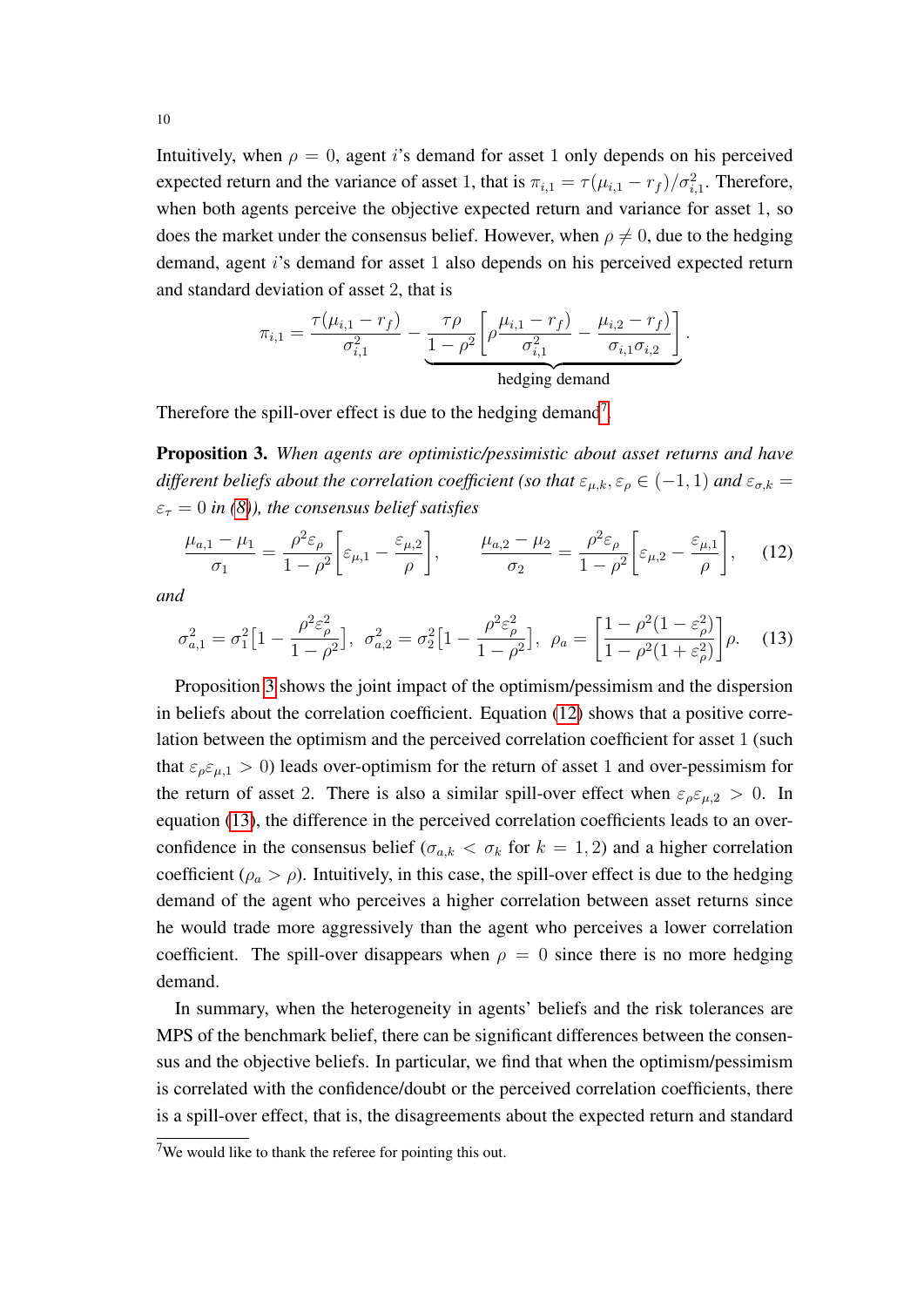deviation of one asset affect the consensus belief about the entire joint distribution of both assets. The spill-over effect is due to the hedging demand of the over-confident agent or the agent who perceives a higher correlation between the asset returns.

### <span id="page-11-0"></span>IV. IMPACT ON THE MARKET RISK PREMIUM AND THE RISK-FREE RATE

Following Abel (2002), we differentiate between two measures of the market risk premium. The first measure  $\mathbb{E}[r_m - r_f]$  is the expected risk premium of the market portfolio under the objective belief. The second measure  $\mathbb{E}_a[r_m - r_f]$  is the expected risk premium perceived under the consensus belief. We refer to the first measure as the *objective risk premium* and the second measure as the *consensus risk premium* respectively. These two measures are generally different. To illustrate the difference between the two measures, we introduce the following decompositions,

<span id="page-11-3"></span><span id="page-11-1"></span>
$$
\mathbb{E}[r_m - r_f] = \mathbb{E}[\hat{r}_m - \hat{r}_f] + P + \frac{1}{\tau_a}D + \frac{1}{\tau_a}\Delta V,\tag{14}
$$

$$
\mathbb{E}_a[r_m - r_f] = \mathbb{E}[\hat{r}_m - \hat{r}_f] + \frac{1}{\tau_a}D + \frac{1}{\tau_a}\Delta V,\tag{15}
$$

<span id="page-11-2"></span>
$$
r_f = \hat{r}_f - P - \frac{1}{\tau_a}D - \frac{1}{\tau_a}\Delta V + \Delta R.
$$
 (16)

In equations [\(14\)](#page-11-1) – [\(16\)](#page-11-2),  $P = \mathbb{E}[r_m] - \mathbb{E}_a[r_m]$  and  $D = \sigma_a^2[r_m] - \sigma^2[r_m]$  measure the amount of pessimism and *doubt* in the consensus belief about the return of the market portfolio. The terms  $\Delta V = \sigma^2[r_m] - \sigma^2[\hat{r}_m]$  and  $\Delta R = \mathbb{E}[r_m] - \mathbb{E}[\hat{r}_m]$  measure the increase in the variance and expected return of the market portfolio under the objective belief due to the changes in market portfolio weights. Equation [\(14\)](#page-11-1) shows that the objective risk premium increases with pessimism and doubt in the consensus belief, and also increases with market variance; while equation [\(15\)](#page-11-3) shows that the consensus risk premium is not affected by pessimism. Intuitively, when the market is pessimistic about the asset returns, there is a greater demand for the risk-free asset, which reduces the risk-free rate and increases the market risk premium. However, it also means that the market expects a lower return from the market portfolio, which cancels out with the positive effect from the reduction of the risk-free rate. Therefore, although pessimism increases the objective risk premium, it does not affect the consensus risk premium. This result is also obtained in Abel (2002). Equation [\(16\)](#page-11-2) shows that the risk-free rate decreases with the pessimism and doubt in the consensus belief, it also decreases with the market variance, but increases with the expected market return. When the market portfolio under the consensus belief is the same as the one under the objective belief, that is  $\pi_m = \hat{\pi}_m$ , the changes in the market variance  $\Delta V$  and the expected return  $\Delta R$  are both zero. In particular, this would be the case for the economy with single risky asset, in which  $\pi_m = \hat{\pi}_m = 1$ . In this case, the objective risk premium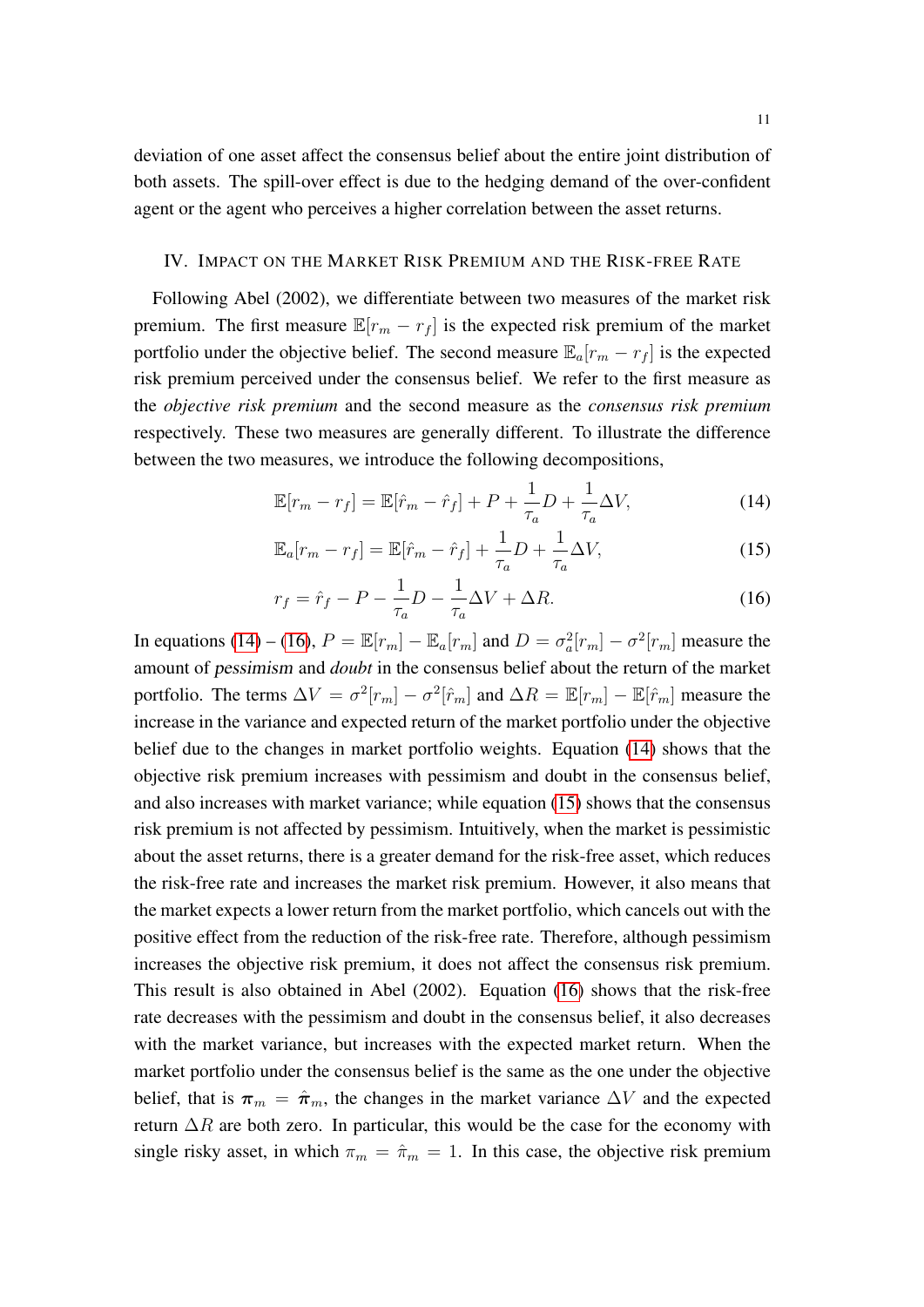$\mathbb{E}[r_m - r_f]$  increases and the risk-free rate decreases when the market is pessimistic and doubtful, as in Abel (2002) and Jouini and Napp (2006). In addition, consistent with Abel (2002), the consensus risk premium  $\mathbb{E}_a[r_m - r_f]$  increases only with doubt, but not pessimism.

To understand the difference in the impact of heterogeneity on the market risk premium and the risk-free rate between a market with two risky assets and a market with a single risky asset, we consider two different scenarios. One is when the market portfolio remains the same as in the benchmark economy, and the other scenario is when the market portfolio is different from the one under the benchmark economy,a more general case. When the agents with different risk tolerances are optimismist/pessismistic, we are able to analyze the changes in the market risk premium and the risk-free rate explicitly in the following proposition. For other cases when the risk tolerance, optimism/pessism and dobut/confidence are correlated, due to complexity, the impact of heterogeneity is analyzed through numerical examples.

<span id="page-12-1"></span>Proposition 4. *When agents with different risk tolerances are optimistic/pessimistic about asset returns (so that*  $\varepsilon_{\mu,k}, \varepsilon_{\tau} \in (-1,1)$  *and*  $\varepsilon_{\sigma,k} = \varepsilon_{\rho} = 0$  *in [\(8\)](#page-8-0)),* 

(i) *the change in the weights of the market portfolio is given by*

<span id="page-12-0"></span>
$$
\boldsymbol{\pi}_m - \hat{\boldsymbol{\pi}}_m = \frac{\tau}{\sigma_1^2 - 2\rho \sigma_1 \sigma_2 + \sigma_2^2} \big(\theta_1 - \theta_2, \theta_2 - \theta_1\big)^T; \tag{17}
$$

(ii) *the change in the risk-free rate is given by*

<span id="page-12-2"></span>
$$
r_f - \hat{r}_f = \frac{\theta_1(\sigma_2^2 - \rho \sigma_1 \sigma_2) + \theta_2(\sigma_1^2 - \rho \sigma_1 \sigma_2)}{\sigma_1^2 - 2\rho \sigma_1 \sigma_2 + \sigma_2^2};
$$
(18)

(iii) *the change in the objective risk premium is given by*

<span id="page-12-3"></span>
$$
\mathbb{E}[r_m - r_f] - \mathbb{E}[\hat{r}_m - \hat{r}_f] = (\hat{r}_f - r_f) + \frac{\tau(\theta_1 - \theta_2)(\mu_1 - \mu_2)}{\sigma_1^2 - 2\rho\sigma_1\sigma_2 + \sigma_2^2};
$$
(19)

*and the change in the consensus risk premium is given by*

$$
\mathbb{E}_a[r_m - r_f] - \mathbb{E}[\hat{r}_m - \hat{r}_f] = \frac{\tau(\theta_1 - \theta_2)(\theta_1 - \theta_2 + 2(\mu_1 - \mu_2))}{\sigma_1^2 - 2\rho\sigma_1\sigma_2 + \sigma_2^2}.
$$
 (20)

Parameters  $\theta_1$  and  $\theta_2$  defined in Proposition 1 can be used to measure the covariances between the risk tolerance and the optimism/pessimism. When the covariances are the same so that  $\theta_1 = \theta_2 = \theta$ , equation [\(17\)](#page-12-0) shows that the market portfolio remains the same as in the benchmark economy. In general, the market portfolio changes and the pessimism and doubt are no longer necessary to characterize the changes in the market risk premium and the risk-free rate.

A. Effect of Pessimism and Doubt. We first consider the case where the market portfolio remains the same as in the benchmark economy. In this scenario, the market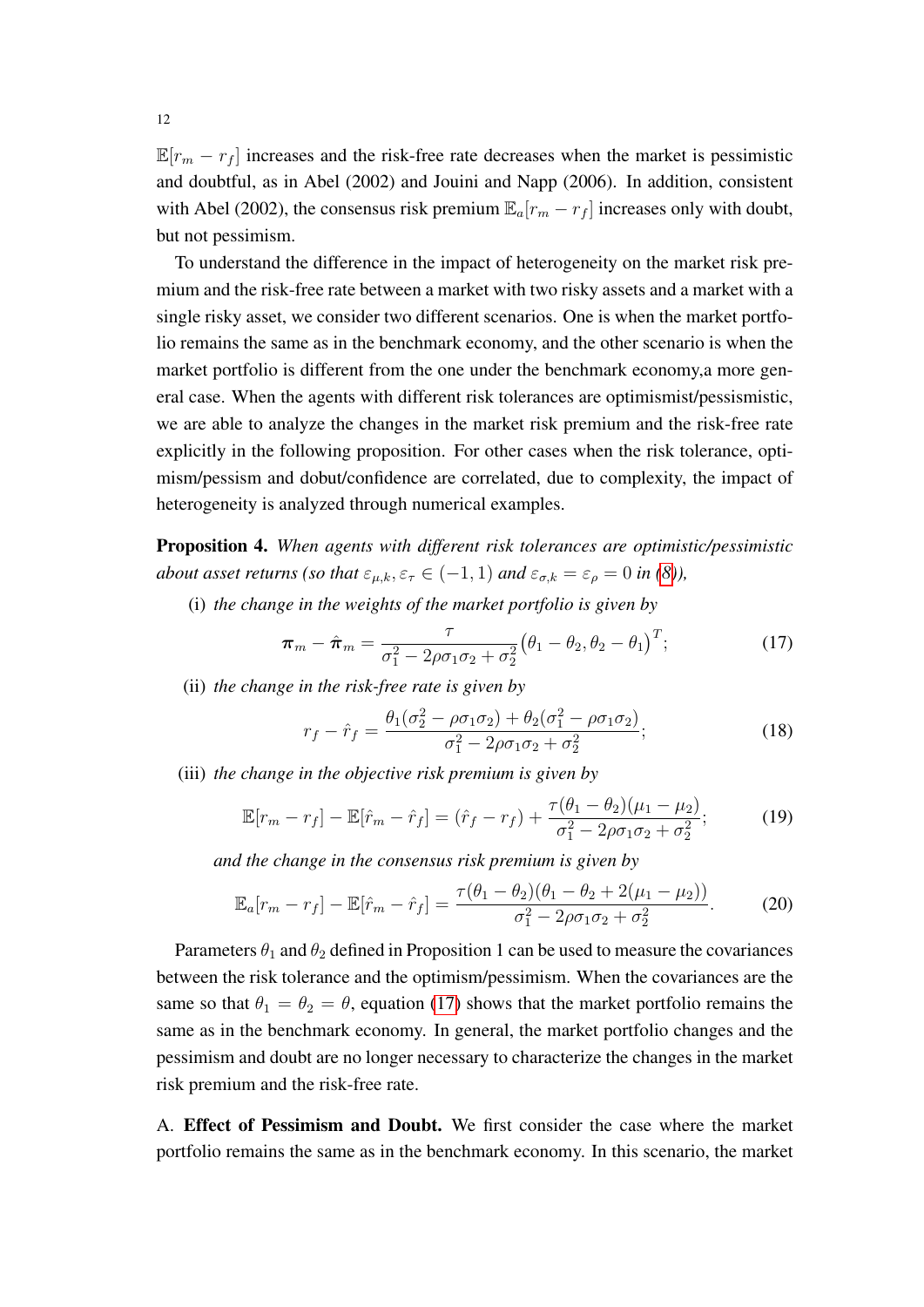expected return and variance under the objective belief are the same as in the benchmark economy. Therefore, the only way that the market risk premium and the risk-free rate can be affected by the heterogeneity in beliefs and risk tolerances is through the pessimism and doubt. More precisely, the objective risk premium,  $\mathbb{E}[r_m-f_f]$  increases and the risk-free rate decreases when the consensus belief about the return of the market portfolio is pessimistic and doubtful. The consensus risk premium  $\mathbb{E}_a[r_m - r_f]$ only increases with doubt.

When the risk tolerance and the optimism/pessimism are correlated and  $\theta_1 = \theta_2 =$  $\theta$ , Proposition [4](#page-12-1) shows that the optimism/pessimism has no effect on the market portfolio. Intuitively, the consensus belief has the same amount of optimism/pessimism about the return of each asset. Hence, as indicated by Proposition [1,](#page-8-2) the market portfolio does not change. Also, we have from equations [\(18\)](#page-12-2) and [\(19\)](#page-12-3) that

$$
\mathbb{E}[r_m - r_f] - \mathbb{E}[\hat{r}_m - \hat{r}_f] = -\theta, \quad r_f - \hat{r}_f = \theta.
$$

This result and its intuition are consistent with Jouini and Napp (2006) for a market with a single risky asset. That is, a positive correlation between risk tolerance and pessimism (so that  $\theta < 0$ ) makes the market over-pessimistic, leading to an increase in the market risk premium and a decrease in the risk-free rate. Since there is no change in the market portfolio, there is no change in the market variance and expected return. Hence both  $\Delta V$  and  $\Delta R$  are equal to zero in equations [\(14\)](#page-11-1) and [\(16\)](#page-11-2). Therefore, only the pessimism  $P = -\theta$  affects the market risk premium and the risk-free rate.<sup>[8](#page-13-0)</sup> Furthermore, under the consensus belief, the reduction in the risk-free rate is cancelled out by the fact that the market expects lower returns for risky assets. Hence the consensus risk premium is always the same as in the benchmark economy  $\mathbb{E}_a[r_m - r_f] = \mathbb{E}[\hat{r}_m - \hat{r}_f].$ 

To illustrate the impact, we conduct some numerical examples. As a benchmark, let the two risky assets in the economy have expected returns  $(\mu_1, \mu_2) = (0.06, 0.09)$ , standard deviations ( $\sigma_1, \sigma_2$ ) = (0.08, 0.3), and correlation coefficient  $\rho = 0.8$ . Both agents hold the objective belief about asset returns, that is,  $\mathcal{B}_i = \mathcal{B}_o = (\Sigma, \mu)$  for  $i =$ 1, 2. Agents have the same level of risk tolerance given by  $\tau = 0.5$ . From equations [\(2\)](#page-6-1) and [\(6\)](#page-7-1), the market portfolio is given by  $\hat{\pi}_m = (0.962, 0.038)^T$ , the risk-free rate and the market risk premium are given by  $\hat{r}_f = 4.62\%$  and  $\hat{\mathbb{E}}(r_m - r_f) = 1.49\%$ respectively, see Tab. [1](#page-14-0) Case BM.

For Cases 1 and 2 in Tab. [1,](#page-14-0) we introduces heterogeneity in beliefs and risk tolerance proportionally for each risky asset such that their weights in the market portfolio remain the same as in the benchmark economy. In Case 1, the more risk tolerant agent

<span id="page-13-0"></span> ${}^{8}$ The pessimism P measures the average pessimism across assets weighted by their weights in the market portfolio. However, since the amount of optimism/pessimism is the same for each asset,  $\theta_1$  $\theta_2 = \theta$ , the average pessimism is simply given by  $-\theta$ .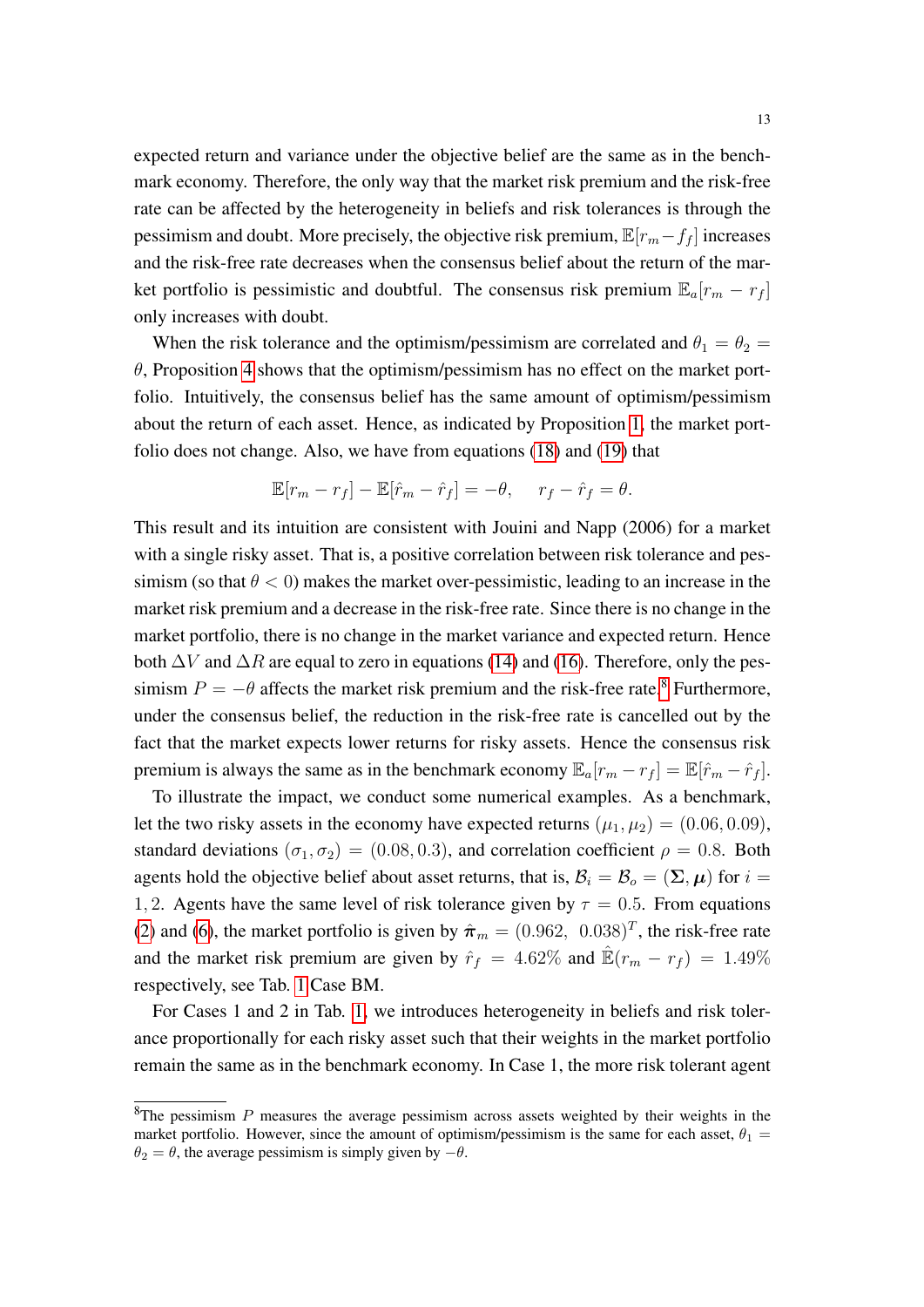|                         | <b>BM</b> | Case 1   | Case 2    |  |  |  |
|-------------------------|-----------|----------|-----------|--|--|--|
| $\mathbb{E}[r_m-r_f]$   | 1.49%     | 3.49%    | 2.87%     |  |  |  |
| $\mathbb{E}_a[r_m-r_f]$ | $1.49\%$  | $1.49\%$ | 1.32%     |  |  |  |
| $r_f$                   | $4.62\%$  | $2.62\%$ | $3.24\%$  |  |  |  |
| $\overline{P}$          | $0.00\%$  | $2.00\%$ | $1.55\%$  |  |  |  |
| D                       | $0.00\%$  | $0.00\%$ | $-0.08\%$ |  |  |  |
| $\pi_{m,2}$             | 0.038     | 0.038    | 0.038     |  |  |  |
| $\overline{\Delta V}$   | $0.00\%$  | $0.00\%$ | $0.00\%$  |  |  |  |
| $\Delta R$              | $0.00\%$  | $0.00\%$ | $0.00\%$  |  |  |  |

<span id="page-14-0"></span>TABLE 1. The effects of heterogeneity on the objective risk premium  $\mathbb{E}[r_m$  $r_f$ , consensus risk premium  $\mathbb{E}_a[r_m - r_f]$ , risk-free rate  $r_f$ , pessimism premium P, doubt premium D, market portfolio  $\pi_m$ , changes in market variance  $\Delta V$  and expected market return  $\Delta R$ ..

is relatively more pessimistic than the less risk tolerant agent. More precisely, we set  $\varepsilon_{\tau} = -0.5$ ,  $\varepsilon_{\mu,1} = 0.5$  and  $\varepsilon_{\mu,2} = 0.1333$ . As a result, the amount of pessimism is the same for each asset, that is  $P = \theta_1 = \theta_2 = 0.02$ . Results in Tab. [1](#page-14-0) Case 1 show that consistent with the analytical results in Proposition [4,](#page-12-1) the objective risk premium increases and the risk-free rate decreases by the same amount of the pessimism  $P = 2\%$ , however the consensus risk premium is unchanged. In Case 2, the confident agent is relatively more pessimistic than the doubtful agent. We set the parameters  $\varepsilon_{\sigma,k} = 0.2$  for  $k = 1, 2$  and  $\varepsilon_{\mu,1} = 0.5$  and  $\varepsilon_{\mu,2} = 0.1629$  such that the market portfolio remains unchanged. Results in Tab. [1](#page-14-0) Case 2 show that a positive correlation between confidence and pessimism leads to over-pessimism in the consensus belief  $(P = 1.55\%)$ , which has a positive effect on the objective risk premium. However, dispersion in the perceived standard deviations of returns leads to over-confidence in the consensus belief ( $D = -0.08\%$ ), reducing both the objective and consensus risk premia. As a result, the objective risk premium only increases by 1.38%, which is less compared to Case 1, and the consensus risk premium is even lower than the benchmark risk premium. The risk-free rate is also reduced by 1.38%, which is consistent with the decomposition in equations [\(14\)](#page-11-1) and [\(16\)](#page-11-2). We have also considered the case in which the more risk tolerant agent is relatively more doubtful than the less risk tolerant agent. When the market portfolio remains the same as in the benchmark economy, we find that a positive correlation between the risk tolerance and the doubt leads to a positive doubt premium in both the objective and consensus risk premia, which is consistent with Jouini and Napp (2006). However, the increase in the market risk premium is very small compared to the two cases analyzed in Tab. [1.](#page-14-0)

In summary, when the heterogeneity in beliefs and risk tolerances does not affect the market portfolio, the two risky assets can be considered as a whole through the market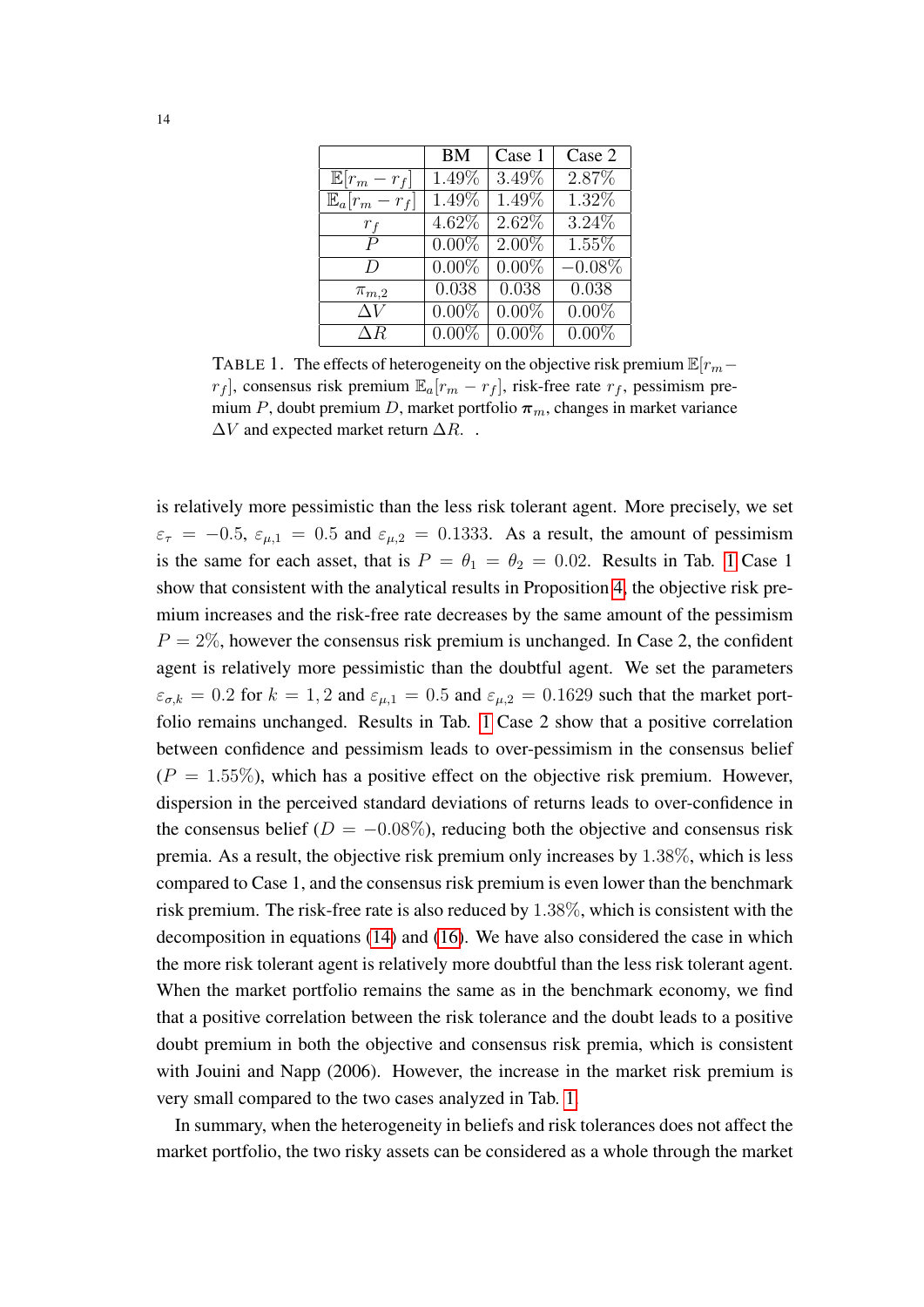portfolio. Then the dispersion in the beliefs and the difference in the risk tolerances affect the market risk premium and the risk-free rate only through pessimism and doubt in the consensus belief. Both theoretical and numerical results show consistency with the intuitions from a market with a single risky asset. Numerically, we show that a positive correlation between the risk tolerance and the pessimism is the most promising in generating a high objective risk premium and a lower risk-free rate compared to the benchmark economy. However, the consensus risk premium is always the same as the benchmark risk premium.

B. Effect of Changes in the Market Portfolio. When the market portfolio under the consensus belief is different from the one under the benchmark economy, pessimism and doubt are no longer necessary to characterize changes in the market risk premium and the risk-free rate. Moreover, some of the results and intuitions for the market with one risky asset may not necessarily carry over to a market with two risky as-sets. For example, in Case 1, it follows from Proposition [4](#page-12-1) that, when  $\theta_1 \neq \theta_2$ , it is not necessarily true that only a positive correlation between the risk tolerance and pessimism can increase the objective risk premium and reduce the risk-free rate. In fact, we observe from equations [\(18\)](#page-12-2) and [\(19\)](#page-12-3) that even when risk tolerance and optimism are positively correlated (so that  $\theta_k > 0$  for  $k = 1, 2$ ), the risk-free rate is reduced when  $\theta_1(\sigma_2^2 - \rho \sigma_1 \sigma_2) + \theta_2(\sigma_1^2 - \rho \sigma_1 \sigma_2) < 1$ . For example, if returns are positively correlated and the return of asset 2 is much more volatile than the return of asset 1, such that  $\sigma_1 < \rho \sigma_2$  (which implies  $\sigma_2 > \rho \sigma_1$ ), then a positive correlation between the risk tolerance and optimism leads to a reduction in the risk-free rate if  $\theta_1/\theta_2 < \sigma_1(\rho \sigma_2 - \sigma_1)/(\sigma_2(\sigma_2 - \rho \sigma_1)) < 1$ . Intuitively, when the market is overoptimistic about asset returns, the proportion of asset 2 in the market portfolio increases when  $\theta_1 < \theta_2$ , leading to a higher market variance since asset 2 is more volatile. An increase in the market variance produces a positive  $\Delta V$ , which increases the market risk premium and reduces the risk-free rate, following equations [\(14\)](#page-11-1), [\(15\)](#page-11-3) and [\(16\)](#page-11-2).

Furthermore, when assets have the same expected returns  $\mu_1 = \mu_2$ , equation [\(19\)](#page-12-3) shows that the increase in the objective risk premium is exactly equal to the reduction in the risk-free rate, that is  $\mathbb{E}[r_m - r_f] - \mathbb{E}[\hat{r}_m - \hat{r}_f] = \hat{r}_f - r_f$ . Intuitively, when the expected returns are the same, the heterogeneity cannot affect the market expected return through its impact on the market portfolio. Thus, from equations [\(14\)](#page-11-1) and [\(16\)](#page-11-2), the change in the market expected return is always zero, that is  $\Delta R = 0$ . When  $\mu_1 \neq$  $\mu_2$ , equation [\(19\)](#page-12-3) shows that the increase in objective risk premium may not be the same as the reduction in the risk-free rate, the additional term depends on the product  $(\theta_1 - \theta_2)(\mu_1 - \mu_2)$ . When this product is positive (negative), we have  $\Delta R > (<)0$ , which implies  $\mathbb{E}[r_m - r_f] - \mathbb{E}[\hat{r}_m - \hat{r}_f] > (\langle \hat{r}_f - r_f]$ . Intuitively, the proportion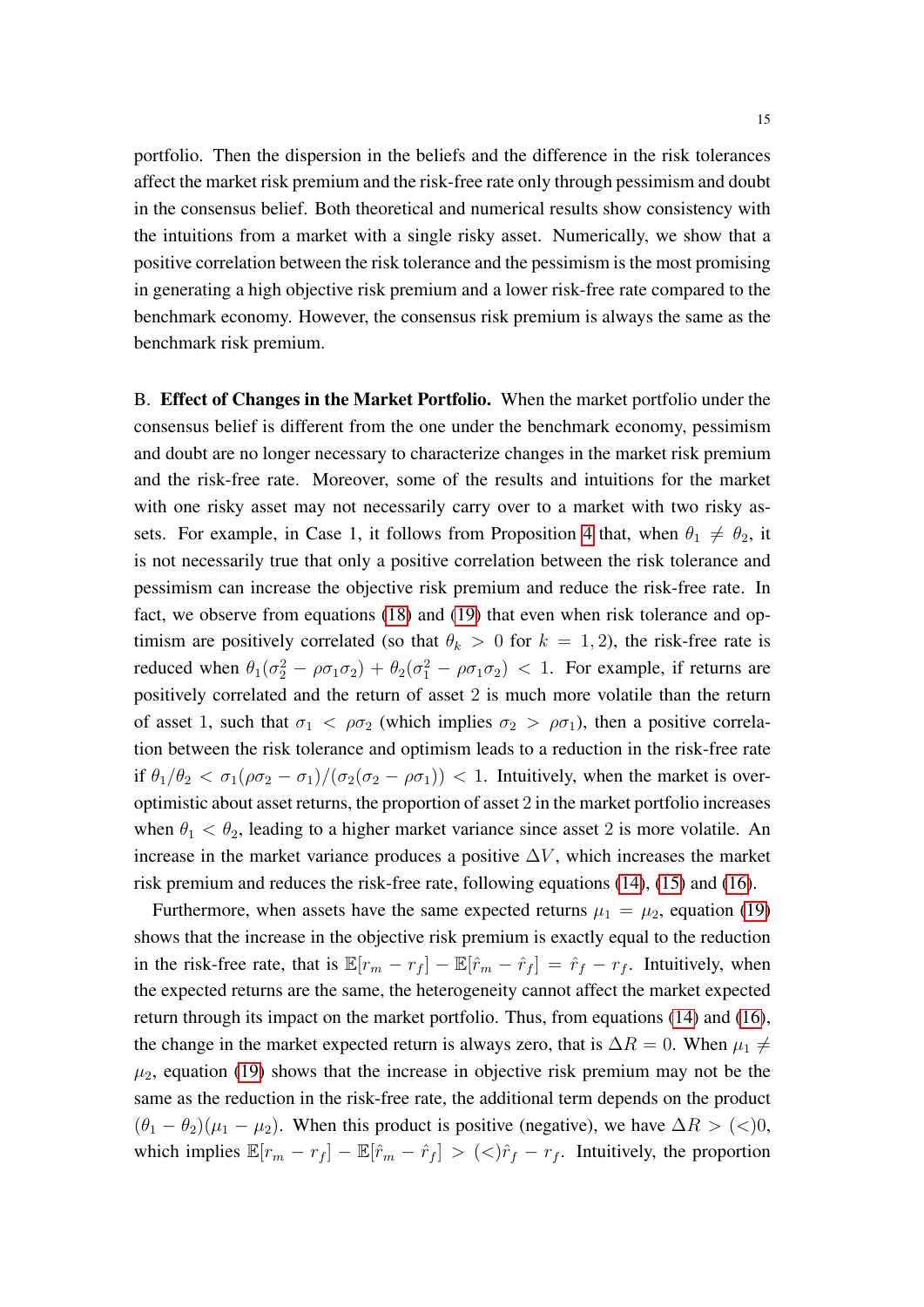of asset 2 increases in the market portfolio when  $\theta_1 < \theta_2$ . If asset 2 has a relatively higher (lower) expected return  $\mu_2 > \langle \langle \mu_1 \rangle$ , then the expected market return increases (decreases), meaning  $\Delta R$  > (<)0.

|                         | BM       | Case 1    | Case 2    | Case 3   |
|-------------------------|----------|-----------|-----------|----------|
| $\mathbb{E}[r_m-r_f]$   | 1.49%    | 4.49%     | $4.00\%$  | $6.09\%$ |
| $\mathbb{E}_a[r_m-r_f]$ | 1.49%    | 9.51%     | $7.60\%$  | $7.76\%$ |
| $r_f$                   | 4.62\%   | 3.46%     | 3.81%     | 1.64%    |
| $\boldsymbol{P}$        | $0.00\%$ | $-5.02\%$ | $-3.60\%$ | $-1.67%$ |
| $\overline{D}$          | $0.00\%$ | $0.00\%$  | $-0.49\%$ | $-0.15%$ |
| $\pi_{m,2}$             | 0.038    | 0.65      | 0.602     | 0.575    |
| $\Delta V$              | $0.00\%$ | $4.01\%$  | $3.54\%$  | 3.29%    |
| $\Delta R$              | $0.00\%$ | $1.84\%$  | $1.69\%$  | $1.62\%$ |

<span id="page-16-0"></span>TABLE 2. The effects of heterogeneity on the objective risk premium  $\mathbb{E}[r_m$  $r_f$ , consensus risk premium  $\mathbb{E}_a[r_m - r_f]$ , risk-free rate  $r_f$ , pessimism premium P, doubt premium D, the market portfolio  $\pi_m$ , changes in market variance  $\Delta V$  and expected market return  $\Delta R$ .

To examine the impact of heterogeneity in beliefs and risk tolerance on the market equilibrium, we consider three cases and compare the market risk premium and the risk-free rate with those under the benchmark economy (Case BM). Numerical results are provided in Tab. [2.](#page-16-0) In Case 1, we assume a positive correlation between *risk tolerance* and *optimism* (so that  $\varepsilon_{\tau} \varepsilon_{\mu,k} > 0$  for  $k = 1, 2$ ). More specifically, we set  $\varepsilon_{\tau} = 0.5$ ,  $\varepsilon_{\mu,1} = 0.1$  and  $\varepsilon_{\mu,2} = 0.5$  respectively such that  $\theta_1 < \theta_2$ . Results in Case 1 of Tab. [2](#page-16-0) show that the objective risk premium increases by 3.00% while the risk-free rate is reduced by 1.16%. The increase in the market variance contributes  $\Delta V/\tau_a = 8.02\%$  to  $\mathbb{E}[r_m - r_f] - \mathbb{E}[\hat{r}_m - \hat{r}_f]$  and  $\hat{r}_f - r_f$ , which is offseted by a negative pessimism premium of  $P = -5.02\%$  due to market's over-optimism. Also, consistent with the analytical result in Proposition [4,](#page-12-1) the increase in the objective risk premium is larger than the reduction in risk-free rate. In Case 2, we assume that there is a positive correlation between the *confidence* and *optimism*. More precisely, we assume  $\varepsilon_{\sigma,k} = -0.2$  for  $k = 1, 2, \varepsilon_{\mu,1} = 0.1$  and  $\varepsilon_{\mu,2} = 0.5$  such that the market is overoptimistic about asset returns and the over-optimism is stronger for asset 2 than for asset  $1$  ( $-\varepsilon_{\sigma,1}\varepsilon_{\mu,1} < -\varepsilon_{\sigma,2}\varepsilon_{\mu,2}$ ). In this case, the market variance increases ( $\Delta V > 0$ ) due to the increase in market's holding of asset 2, which contributes  $\Delta V/\tau_a = 7.08\%$ to  $\mathbb{E}[r_m - r_f] - \mathbb{E}[\hat{r}_m - \hat{r}_f]$  and  $\hat{r}_f - r_f$ . However, this is offseted by the negative pessimism premium of  $P = -3.60\%$  and the negative doubt premium of  $D/\tau_a =$ −0.98% due to the over-optimism and over-confidence in the consensus belief. As a result, the objective risk premium increases by 2.50% while the risk-free rate reduces by only 0.81%.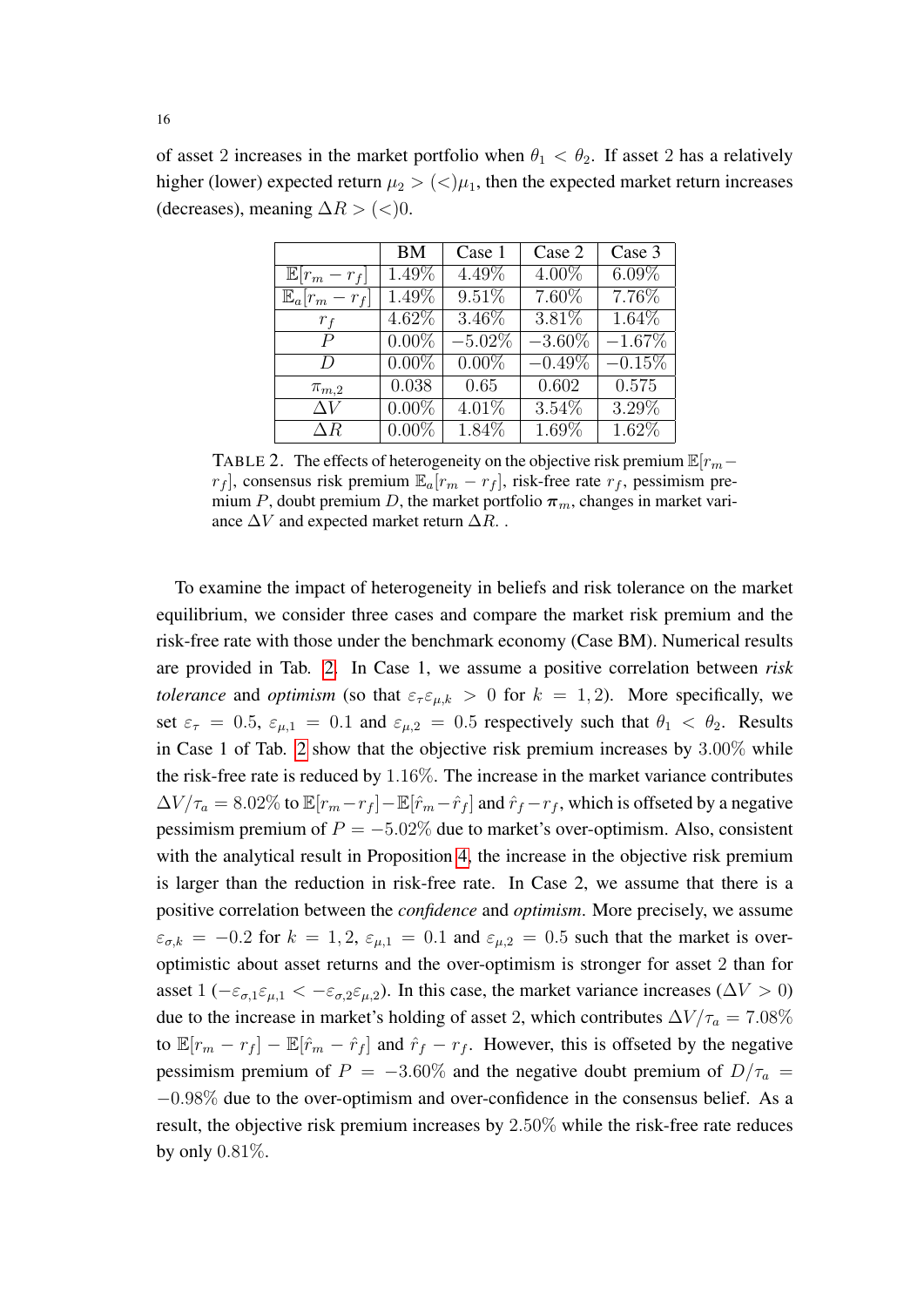In Case 3, we assume a positive correlation between the *optimism* and the *perceived correlation coefficients*. In other words, the optimistic agent perceives a higher correlation between asset returns than the pessimistic agent. More precisely, we set  $\varepsilon_{\mu,1} = 0.1$ ,  $\varepsilon_{\mu,2} = 0.5$  and  $\varepsilon_{\rho} = 0.2$ . This leads to an increase in the market variance and contributes  $\frac{1}{\tau_a}\Delta V = 6.58\%$  to  $\mathbb{E}[r_m - r_f] - \mathbb{E}[\hat{r}_m - \hat{r}_f]$  and  $\hat{r}_f - r_f$ . The negative pessimism premium ( $P = -1.67\%$ ) is much smaller compare to Cases 1 and 2, and the negative doubt premium ( $D/\tau_a = -0.30\%$ ) is less than that in Case 2. As a result, among all the cases considered, Case 3 provides the highest objective risk premium  $(\mathbb{E}[r_m - r_f] = 6.09\%)$  and the lowest risk-free rate  $(r_f = 1.64\%)$ . Intuitively, from Proposition [3,](#page-10-1) a positive correlation between the optimism and the perceived correlation coefficients for asset  $1 (\epsilon_{\rho} \epsilon_{\mu,1} > 0)$  leads to over-optimism about return of asset 1 and over-pessimism about the return of asset 2 in the consensus belief (assume  $\rho > 0$ ). Therefore the amount of over-optimism in asset 1 is offseted by the amount of overpessimism in asset 2. The same argument applies when there is a positive correlation between the optimism and the perceived correlation coefficients for asset 2.

Tab. [2](#page-16-0) shows that in all the cases considered, the consensus risk premium is higher than the objective risk premium, that is  $\mathbb{E}_a[r_m - r_f] > \mathbb{E}[r_m - r_f]$ . This is because the pessimism and doubt premia are either negative or zero. This suggests that in a market with two risky assets, there can be a significant increase in the market risk premium and reduction in the risk-free rate even when the market is over-optimistic and overconfident (instead of being over-pessimistic and doubtful as suggested by Abel (2002) and Jouini and Napp (2006)) about asset returns.

In summary, when the market portfolio is affected by the heterogeneity in beliefs and risk tolerances and different from the one under the benchmark economy, the two assets can no longer be considered as whole through the market portfolio. Consequently, the intuitions from a market with a single risky asset about the way heterogeneity impacts on the market risk premium and the risk-free rate may not carry over to a market with two risky assets. In particular, we have shown that even when the market is overoptimistic and over-confident, there can be a significant increase in the market risk premium and reduction in the risk-free rate.

#### V. CONCLUSION

<span id="page-17-0"></span>Heterogeneity is both ubiquitous and difficult to model in financial markets. In this paper, we have examined the impact of disagreements among agents in a market with two risky assets and a risk-free asset. When the subjective beliefs and risk tolerance of the agents are characterized by MPS of a benchmark objective belief and the average risk tolerance, we show that the impact of disagreements on the market with two risky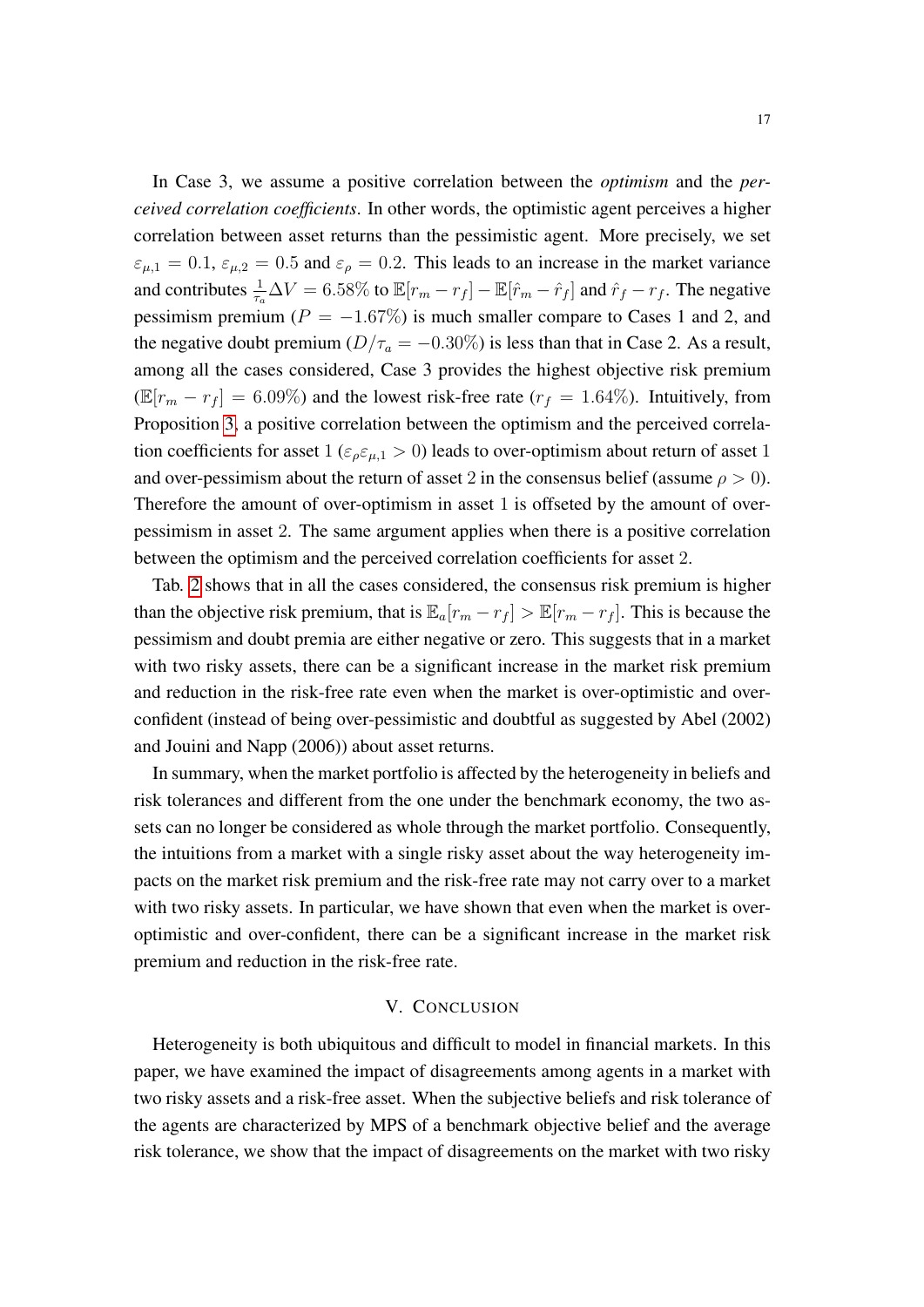assets can be very different from that with a single risky asset. First, there is a spill-over effect in the impact of disagreement on the consensus belief, that is disagreement about expected return and standard deviation of one asset can affect the joint distribution of both asset in market equilibrium. Therefore, in a multi-asset market, the consensus belief is generally different from the objective belief and effects of heterogeneity in beliefs and risk tolerance do not cancel out in equilibrium.

We also analyze the impact of disagreement on the market risk premium and the risk-free rate. We show that the intuitions from a market with a single risky asset carry over to the market with two risky assets only when the market portfolio is not affected by the heterogeneity among the agents. In this case the two assets can be considered as whole through the market portfolio. However, in general, the heterogeneity in beliefs and risk tolerances does affect the market portfolio. In this case, the intuitions from a market with a single risky asset may no longer carry over to the market with two risky assets. We find that positive correlations between risk tolerance and optimism or confidence, between confidence and optimism, and between optimism and perceived correlation coefficients can increase the market risk premium and reduce the risk-free rate. The positive correlation between the optimism and the perceived correlation coefficients generates the most significant increase in the market risk premium and reduction in the risk-free rate.

#### **REFERENCES**

- Abel, A. (2002), 'An exploration of the effects of pessimism and doubt on asset returns', *Journal of Economic Dynamics and Control* 26, 1075–1092.
- Basak, S. (2000), 'A model of dynamic equilibrium asset pricing with heterogeneous beliefs and extraneous beliefs', *Journal of Economic Dynamics and Control* 24, 63–95.
- Basak, S. (2005), 'Asset pricing with heterogeneous beliefs', *Journal of Banking and Finance* 29, 2849– 2881.
- Berraday, T. (2009), 'Bounded rationality and asset pricing with intermediate consumption', *Review of Finance* 13, 693–725.
- Blume, L. and Easley, D. (2006), 'If you are so smart, why aren't you rich? belief selection in complete and incomplete markets', *Econometrica* 74, 929–966.
- Buraschi, A. and Jiltsov, A. (2006), 'Model uncertianty and option markets with heterogeneous beliefs', *Journal of Finance* 61, 2814–2897.
- Cao, H. and Ou-Yang, H. (2009), 'Differences of opinion of public information and speculative trading in stocks and options', *Review of Financial Studies* 22, 299–335.
- Chiarella, C., Dieci, R. and He, X. (2010), *A framework for CAPM with heterogeneous beliefs*. in Bishi, G.I., C. Chiarella. and L. Gardini (Eds), Nonlinear Dyanmaics in Economics, Finance and Social Sciences: Essays in Honour of John Barkley Rosser Jr, pp. 353-369, Springer.
- Chiarella, C., Dieci, R. and He, X. (2011), 'Do heterogeneous beliefs diversify market risk?', *European Journal of Finance* 17, 241–258.
- David, A. (2008), 'Heterogeneous beliefs, speculation, and the equity premium', *Journal of Finance* 63, 41–83.
- Detemple, J. and Murthy, S. (1994), 'Intertemporal asset pricing with heterogeneous beliefs', *Journal of Economic Theory* 62, 294–320.